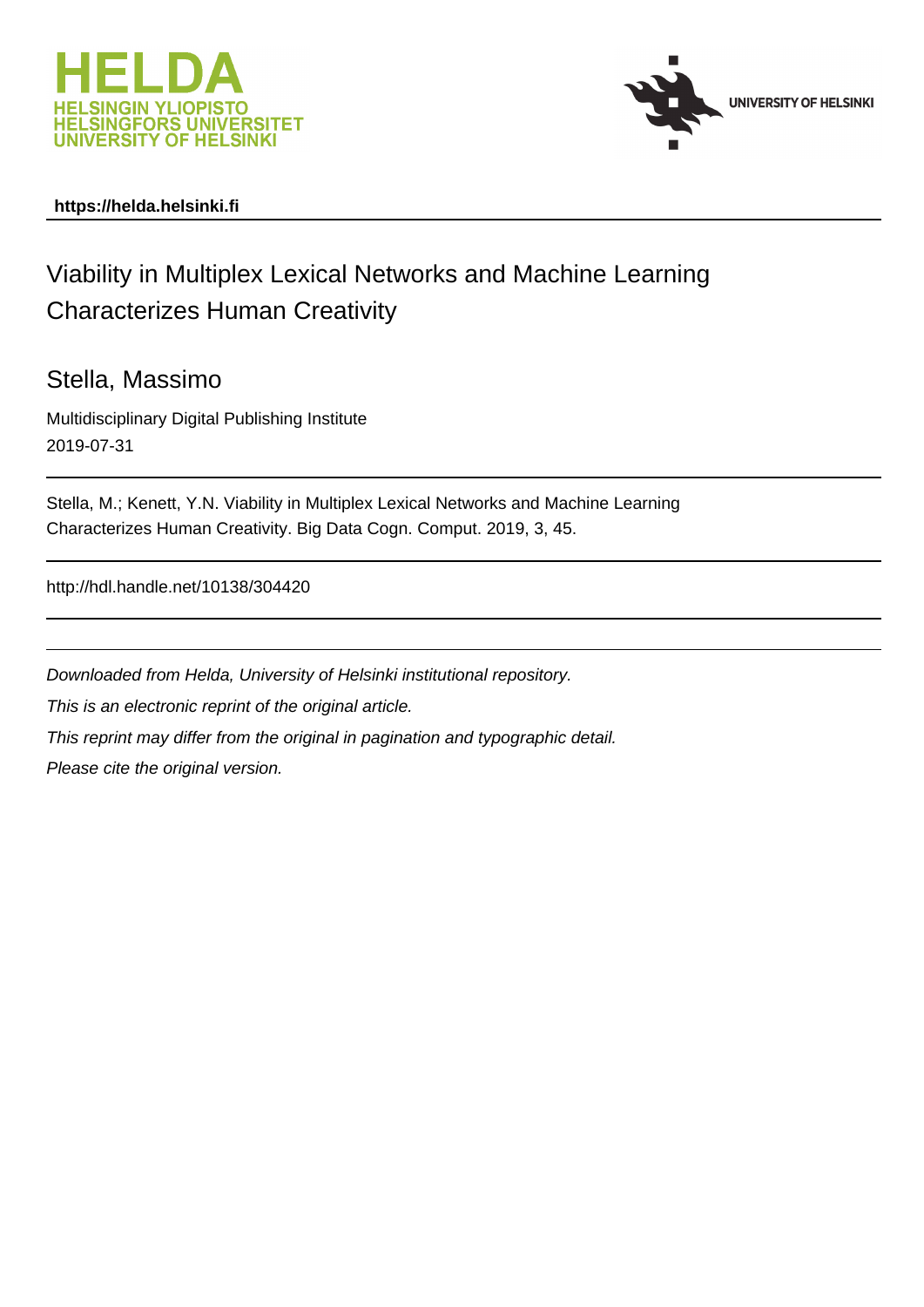



## *Article* **Viability in Multiplex Lexical Networks and Machine Learning Characterizes Human Creativity**

**Massimo Stella 1,[\\*](https://orcid.org/0000-0003-1810-9699) and Yoed N. Kenett 2,[\\*](https://orcid.org/0000-0003-3872-7689)**

- <sup>1</sup> Complex Science Consulting, Via Amilcare Foscarini 2, 73100 Lecce, Italy<br><sup>2</sup> Department of Psychology University of Pennsylvania Philadelphia, PA
- <sup>2</sup> Department of Psychology, University of Pennsylvania, Philadelphia, PA 19104, USA

**\*** Correspondence: massimo.stella@inbox.com (M.S.); yoedk@sas.upenn.edu (Y.N.K.)

Received: 29 June 2019; Accepted: 25 July 2019; Published: 31 July 2019



**Abstract:** Previous studies have shown how individual differences in creativity relate to differences in the structure of semantic memory. However, the latter is only one aspect of the whole mental lexicon, a repository of conceptual knowledge that is considered to simultaneously include multiple types of conceptual similarities. In the current study, we apply a multiplex network approach to compute a representation of the mental lexicon combining semantics and phonology and examine how it relates to individual differences in creativity. This multiplex combination of 150,000 phonological and semantic associations identifies a core of words in the mental lexicon known as viable cluster, a kernel containing simpler to parse, more general, concrete words acquired early during language learning. We focus on low (*N* = 47) and high (*N* = 47) creative individuals' performance in generating animal names during a semantic fluency task. We model this performance as the outcome of a mental navigation on the multiplex lexical network, going within, outside, and in-between the viable cluster. We find that low and high creative individuals differ substantially in their access to the viable cluster during the semantic fluency task. Higher creative individuals tend to access the viable cluster less frequently, with a lower uncertainty/entropy, reaching out to more peripheral words and covering longer multiplex network distances between concepts in comparison to lower creative individuals. We use these differences for constructing a machine learning classifier of creativity levels, which leads to an accuracy of  $65.0 \pm 0.9\%$  and an area under the curve of  $68.0 \pm 0.8\%$ , which are both higher than the random expectation of 50%. These results highlight the potential relevance of combining psycholinguistic measures with multiplex network models of the mental lexicon for modelling mental navigation and, consequently, classifying people automatically according to their creativity levels.

**Keywords:** complex networks; creativity; multiplex networks; lexical networks; machine learning; personality

#### **1. Introduction**

The creative process—generating novel and useful ideas—has been shown to involve participant's search processes to "move away" from prototypical ideas [1] and has been related to individual differences in semantic memory structure and executive processes that guide such search processes [2–7]. The associative theory of creativity [6] argues that creativity involves the connection of weakly related, remote concepts into novel and applicable concepts. Furthermore, this theory argues that low and high creative individuals differ in their structure of semantic memory, where high creative individuals have a structure that facilitates such a process [6]. However, this theory has been challenging to investigate due to the complexity of modelling and representing semantic memory and the search processes that operate over it, which would allow examination of this theory [8].

In the current study we apply a computational multiplex network analysis [9,10] to examine how low and high creative individuals search through their memory to retrieve animal names. We outline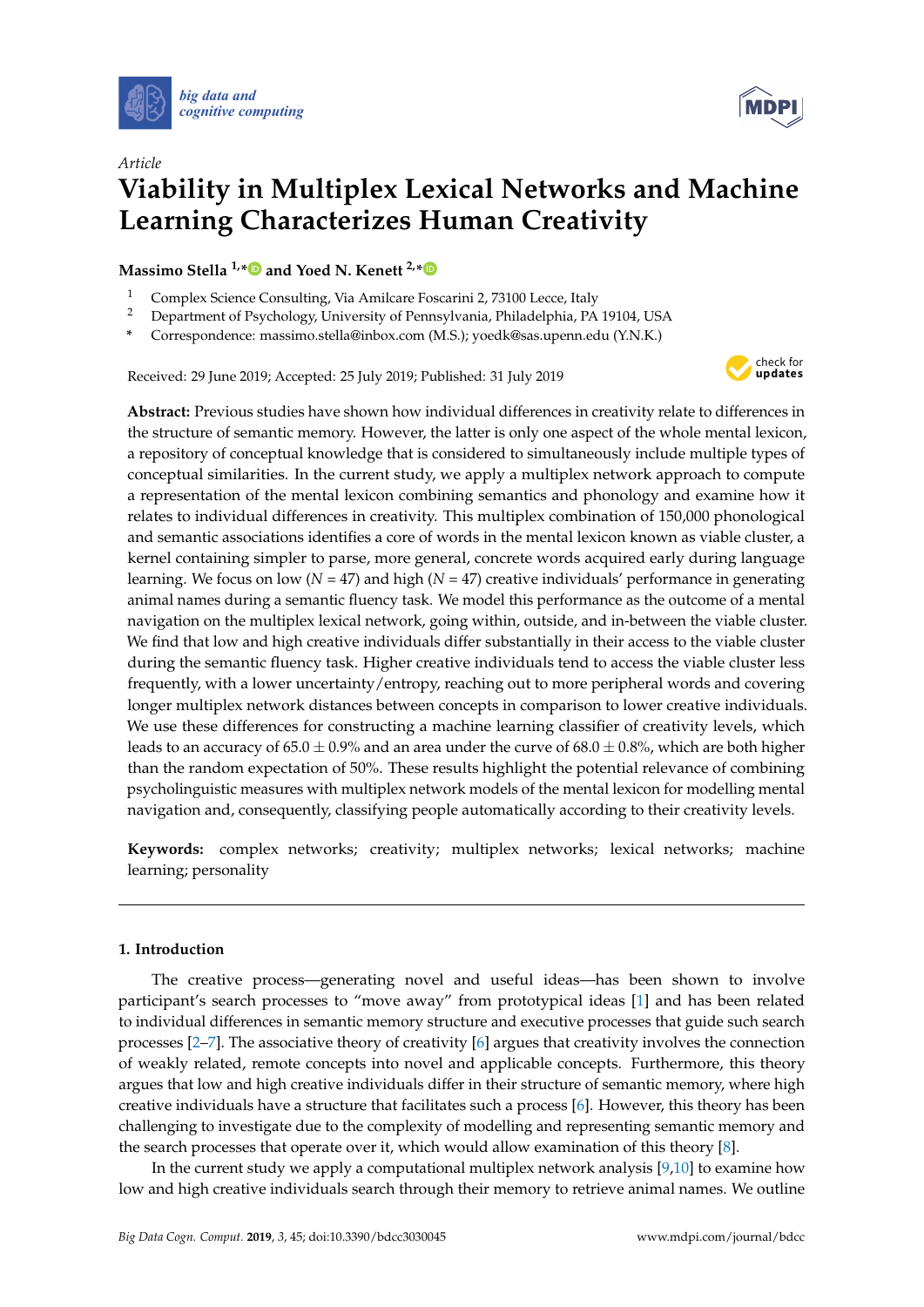one such approach, based on the application of network science methodologies [11]. Network science is based on mathematical graph theory and allows quantification of complex systems as networks. The application of network science to study cognitive phenomena is steadily developing, providing quantitative means to study the structure and dynamics of cognitive systems [11] and the interplay between cognition and language in terms of modelling word learning [12], picture naming [13], semantic relatedness [14], stance detection [15], and personality traits [16].

#### *1.1. Previous Research: Assessing Creativity with Cognitive Networks*

#### 1.1.1. *Semantic Networks Capture Knowledge Structure and Search as Related to Creativity*

Recently, computational methods to study knowledge and memory structure in creativity are paving the way to uniquely examine their role in the creative process [17–20] and examine the associative theory of creativity [5,6].

Several studies have applied network science methodologies to investigate how individual differences in creativity relate to differences in their semantic memory [21–23]. These investigations have consistently shown that the semantic memory structure of higher creative individuals is more connected and flexible than lower creative individuals [4].

Other studies explored how models of simple search processes implemented on semantic spaces. Such approaches examined how these search processes can capture memory retrieval [24–26] and performance in creative tasks which require cognitive search [27–29]. In regard to individual differences in creativity, Kenett and Austerweil [30] examined how the semantic memory structure of low and high creative individuals constrain a simulated model of a simple search process (random walk). The authors hypothesized that the structure of the semantic network of high creative individuals enables them to use simple search processes that reach further and weaker connected concepts, than low creative individuals. In line with the associative theory of creativity, the authors found that random walks over the semantic network of high creative individuals visits more unique and weaker nodes. Finally, a recent study proposed a method to quantify the semantic distance between associative responses generated by participants in a chained free association task [31]. The authors found that high creative individuals reach farther distances than low creative individuals, providing empirical support to the findings of [30].

Thus, applications of network science to study creativity have demonstrated their strength in quantitatively assessing the role of semantic memory and how people search through it in relation to creative thinking.

#### 1.1.2. *Studying Cognitive Search with the Semantic Fluency Task*

The associative theory of creativity [6] highlights the role of cognitive search in the creative process. As described above, network science research has highlighted the role of memory structure in creativity and are slowly moving towards studying search processes operating over semantic networks. A parallel line of research applies computational methods to more generally examine how people search through their memory [24,32–35]. The general approach of these studies is representing semantic memory as a network or space, a representation that allows the simulation of search processes and predictions about search behavior.

These studies have mostly focused on modelling how people perform during a semantic fluency task. In a semantic fluency task, participants are required to retrieve from memory as many category members they can think of to a certain category (e.g., animals) in a fixed amount of time [36,37]. Previous studies have analyzed such semantic fluency data to infer the structure of semantic category networks [23,38–40]. For example, Kenett et al. [23] examined the relationships between semantic memory structure, creative ability, and intelligence in a large sample of individuals. All participants completed the animal category semantic fluency task. Next, participants were divided according to two dimensions—low/high creativity and low/high intelligence, finally, the animal category networks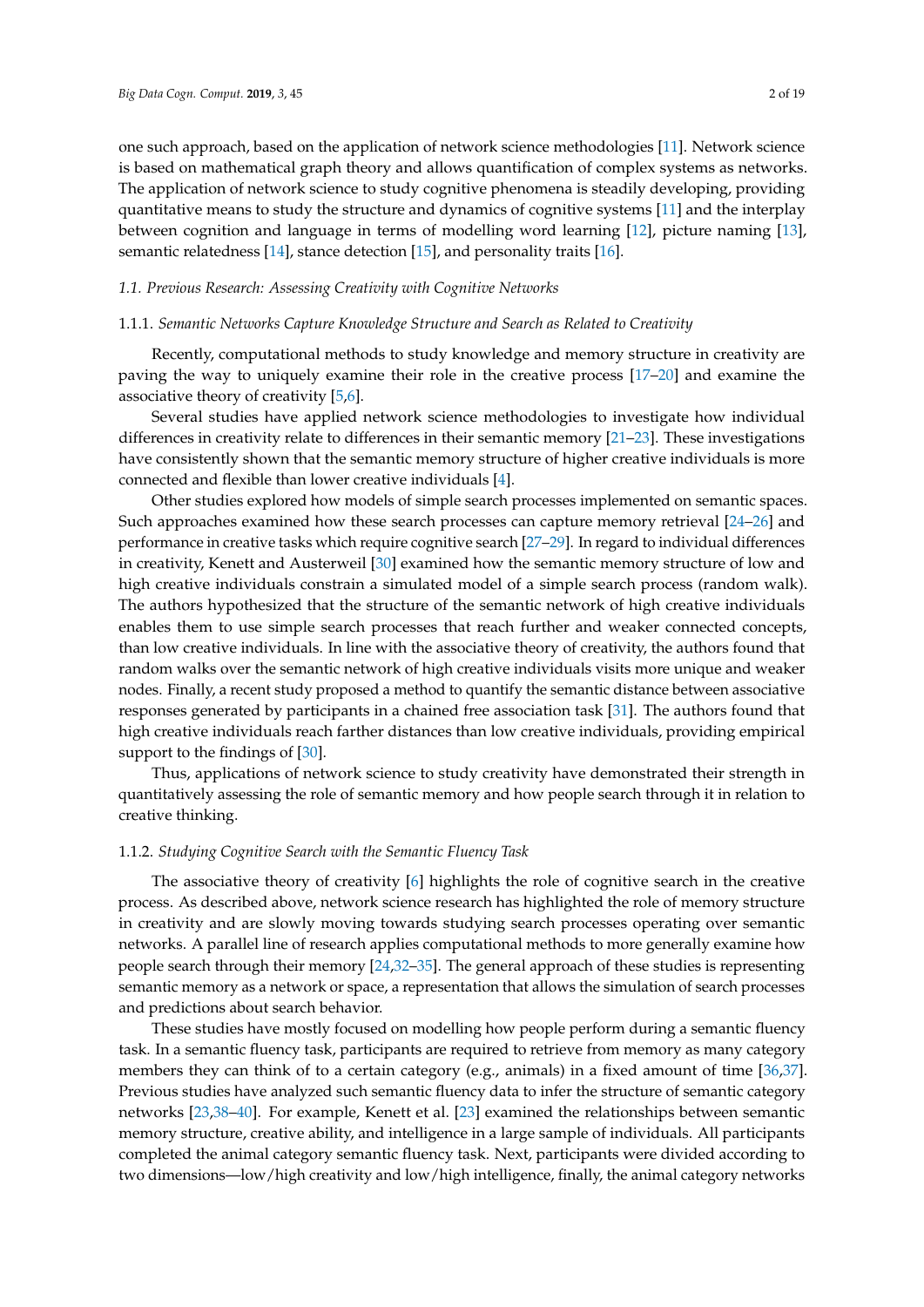of these four groups were estimated and compared. The authors found that creative ability and intelligence were associated with different structural aspects of the animal category semantic network as estimated from the verbal fluency task [23].

The sequences that individuals produce in a semantic fluency task can also be used to study the search processes involved when individuals search through their semantic memory. For example, classic findings that retrieved category members with high semantic relatedness and shared features tend to cluster together and that participant's "jump" between such categories [41] was proposed to be related to an active search process that dynamically switches between retrieval cues [33,35,42].

#### *1.2. Beyond Semantics: A Multiplex Approach to Study the Mental Lexicon*

However, all the above studies focus only on one type of semantic relations, either thematic or taxonomic [33]. Instead, increasingly more studies report empirical evidence that multiple types of relations between concepts, such as phonological similarities in how words are pronounced [43–45] or meaning in overlap through synonyms [46] or even hierarchical relationships of conceptual generalizations (hypernyms/hyponyms) [47,48], all play a role in how people search, successfully and unsuccessfully, through their memory. In particular, research on failed retrieval of words from memory such as the tip-of-the-tongue phenomenon [43] in healthy participants (a failed recall where only some features from the target word are identified, hence the name) and mistakes in picture naming in patients with aphasia [13,48], highlight an interplay between semantic and phonological similarities among concepts in influencing lexical access and recall that cannot be accounted for in single-layer network models of the mental lexicon structure. Hence, the need for exploring new modelling approaches that can analyze the mental lexicon as a multilayer network. More information about the lexical structure can indeed be obtained by accounting, simultaneously, for multiple types of word–word interactions. The above multidimensional nature of conceptual similarities in the mental lexicon can be computationally investigated through a multiplex network approach. Multiplex networks represent a natural and suitable framework for this purpose, as they simultaneously encode multiple types of interaction among units of a complex networked system [49]. Therefore, multiplex lexical networks can be used to extract information about linguistic structures beyond information available from single-layer network analysis [9,50–53].

Stella et al. [9,10] combined semantic and phonological relations between words, represented by free associations, co-occurrences, semantic feature sharing, and phonological similarities within a unique multiplex representation. The authors showed that the multiplex combination of different aspects of semantics and phonology boosted the lure of associates, a phenomenon where children tend to acquire new words that are similar to ones they already know, thus making the multiplex lexical representation of words in the mental lexicon a suitable tool for predicting early word acquisition [9,50,52]. The multiplex interplay between semantic, syntactic and phonological similarities of words also highlighted phonological priming effects [53] and critical differences in picture naming performance in patients with aphasia [51], a clinical condition affecting language understanding and production. Furthermore, examining the structure of this multiplex lexicon revealed a core of words that are highly connected to each other [10].

This core, identified as the *largest viable cluster* (LVC), has been found to be made up of words that are more frequent, learned earlier, more concrete, shorter in length, and are more easily identified in a lexical decision task, compared to words that are "outside" of the LVC [10]. On a multiplex network there can be several ways of connecting two nodes, either by using links only from one layer or by mixing links from different layers. Viability relies on paths of the first type, i.e., paths made by links all located in one multiplex layer. By definition, a viable cluster is a group of nodes interconnected with each other at the same time across *every* individual layer in a multiplex network [49]. For instance, as reported in Figure 1, in the highlighted viable cluster all nodes are connected on the red layer and, at the same time, also on the blue layer. This makes a viable cluster equal to or even smaller than the intersection of groups of connected nodes in each network layer. Furthermore, viability translates into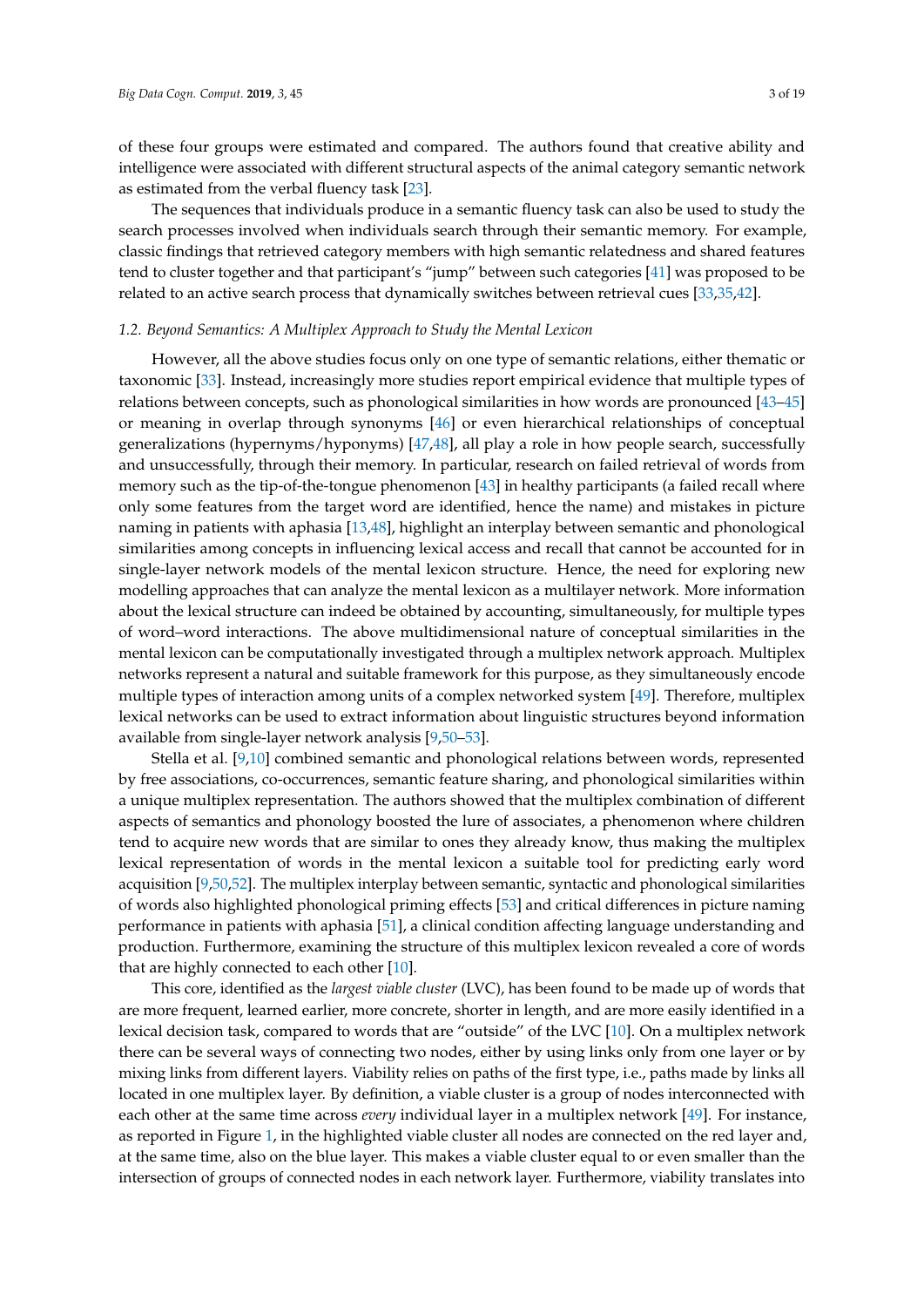the existence of several paths, each one living on a single multiplex layer but all connecting the same couple of nodes in the viable cluster.



**Figure 1.** Example of a multiplex lexical network. Nodes represent words and can be either connected by semantic or phonological associations. (**Left**): Compact representation of a multiplex lexical network as an edge-colored graph. The largest viable cluster (LVC) is highlighted in gray. A cluster is viable if all its nodes are connected by links of a colors for all colors. Nodes in the periphery can be accessed only by using red (gray) links and therefore do not belong to the LVC. (**Right**): Multilayer representation of a multiplex lexical network. As in psycholinguistics, each word has a semantic representation and a phonological one. Semantic word forms can be connected if they are synonyms, hypernyms/hyponyms or free associations. Phonological word forms can be connected if they differ for the addition/substitution/deletion of 1 phoneme. Semantic (phonological) links give rise to a network layer of semantic (phonological) similarities. Notice that the left and right visualizations are equivalent as in our model there is no transition cost between network layers.

In our multiplex lexical network, all words in the LVC are connected with each other by paths using either only free associations, synonyms, generalizations, or phonological similarities. Such simultaneous connectedness across phonology and semantic aspects of the mental lexicon would intuitively make these words of relevance for cognitive processes influenced by the multiplex structure of the mental lexicon. For instance, Stella and colleagues [10] showed that words in the LVC are quicker to be identified in a lexical decision task compared to words outside of the LVC. We will test the role played by words in the LVC for assessing creativity levels in the current investigation.

#### *1.3. Current Research: Outlook and Aims*

In the current study we re-analyze data collected by Kenett et al. [23] to examine whether a multiplex representation of the mental lexicon, and the notion of the core LVC, sheds light on how lower and higher creative individuals perform in a semantic fluency task—i.e., the generation of a sequence of category members of a certain category (e.g., animals). The main contribution of this work is investigating how a multiplex lexical network can unveil additional features of cognitive search that dissociate low and high creative individuals. These features are then used and tested to automatically assess, through machine learning, an individual's creativity level.

In line with previous studies [5], we predict to find differences in how these two groups rely on the LVC in retrieving animal category members. Furthermore, to the best of our knowledge, we examine for the first time how a machine learning classifier performs in predicting an individual's creativity level. This prediction is based on their performance and on how participants access and exploit connections in the core LVC of the mental lexicon during their fluency tasks.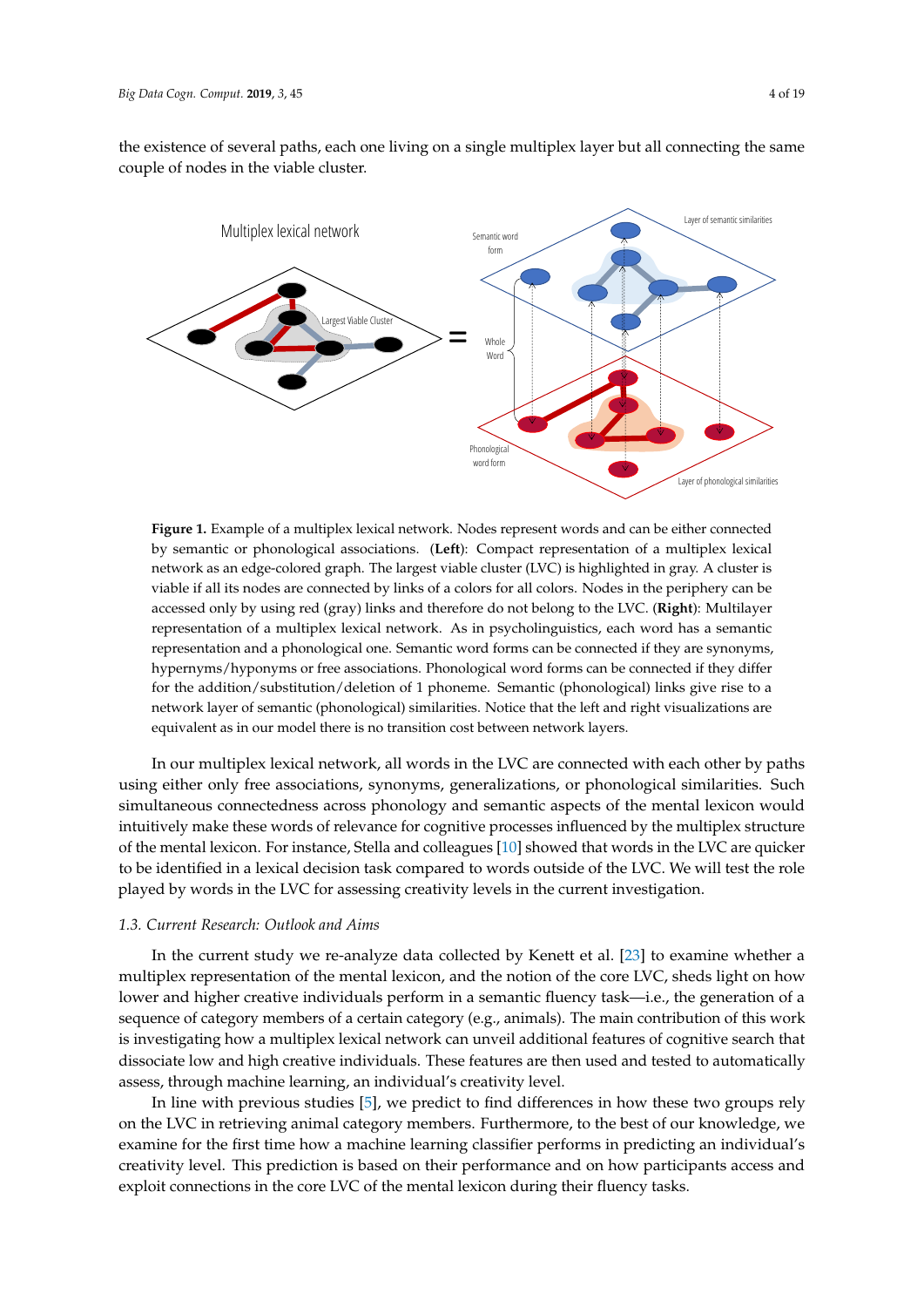#### **2. Materials and Methods**

#### *2.1. Participants*

In this study, we re-analyzed data collected by Kenett et al. [23] in that study, the authors analyzed data from 182 participants (153 female, 29 male; mean age =  $19$ , SD = 2.65). All participants provided written informed consent. The study was performed in accordance with the guidelines and regulations of the University of North Carolina at Greensboro's Institutional Review Board, who approved the study (see Kenett et al. [23] for more detail).

#### *2.2. Behavioral Tasks*

All participants were assessed for their intelligence and creativity levels, and then divided into low/high intelligence/creativity groups. Participant intelligence levels were assessed via a battery of fluid intelligence tasks that included (1) an abbreviated version of the Ravens Advanced Progressive Matrices [54]; (2) a paper folding task, which asks people to determine the final state of a piece of paper that has been folded, punched with holes, and unfolded [55]; (3) a letter sets task, which presents a series of four-letter combinations and requires people to determine which set does not follow a rule governing the other four [55]; and (4) a number series task, in which participants complete a sequence of numbers by discovering a guiding rule [56]. Principal component analysis was applied to compute for each participant a compiled *Gf* score [23]. Participant creativity levels were assessed via a subjective creativity questionnaire, the Creative Achievement Questionnaire [57], that measures real-world creative accomplishments in 10 domains: visual arts, music, dance, architectural design, creative writing, humor, inventions, scientific discovery, theater/film, and culinary arts. Most participants receive low CAQ scores, resulting in a skewed distribution of sample results [58]. To compute a general CAQ score, we used a log-transform on the sum of all CAQ sub-domain scores.

Participants were than sorted into low/high intelligence/creativity groups based on median splits across these two dimensions. While the groups did not significantly differ in age and vocabulary knowledge [55], they significantly differed with respect to the low/high classification of the two independent variables (*Gf*/CAQ). In the current study we only analyze the two extreme groups—low *Gf*/low creativity and high *Gf*/high creativity, to maximize differences across groups.

Finally, all participants completed the animal category semantic verbal fluency task. According to standard procedure [36], participants had 60 s to generate as many animal category members they could think of. For each participant, repetitions and non-category members were excluded from final analysis.

Participants produced in total 252 unique responses. 80.5% of these responses were contained in the multiplex lexical network. Words that were not present in the multiplex lexical network represent either highly specific types of animal such as "tyrannosaurus", "meerkat", etc. or composite names such as "sugar glider", "mountain lion", etc. When counting the number of responses in participant's lists, we included these specific animal responses. In other network measures normalized by response length, we excluded specific animal responses and counted only words present in the multiplex lexical network, in order not to alter the nature and specificity of the fluency data originally provided by participants. Of the 203 animal responses present in the multiplex lexical network, only 11.3% were in the language kernel represented by the LVC of the multiplex network.

#### *2.3. Construction of the Multiplex Lexical Network*

We represent word–word semantic and phonological similarities as a multiplex lexical network [9,10,51,53], where concepts are represented by nodes and are linked according to:

• Free associations [59–61], indicating empirical conceptual associations elicited by participants to a cognitive task (e.g., reading "bed" elicited the concept "sleep" *x* times). The data for this layer was gathered from the Small World of Words project by De Deyne and colleagues [59]. Only links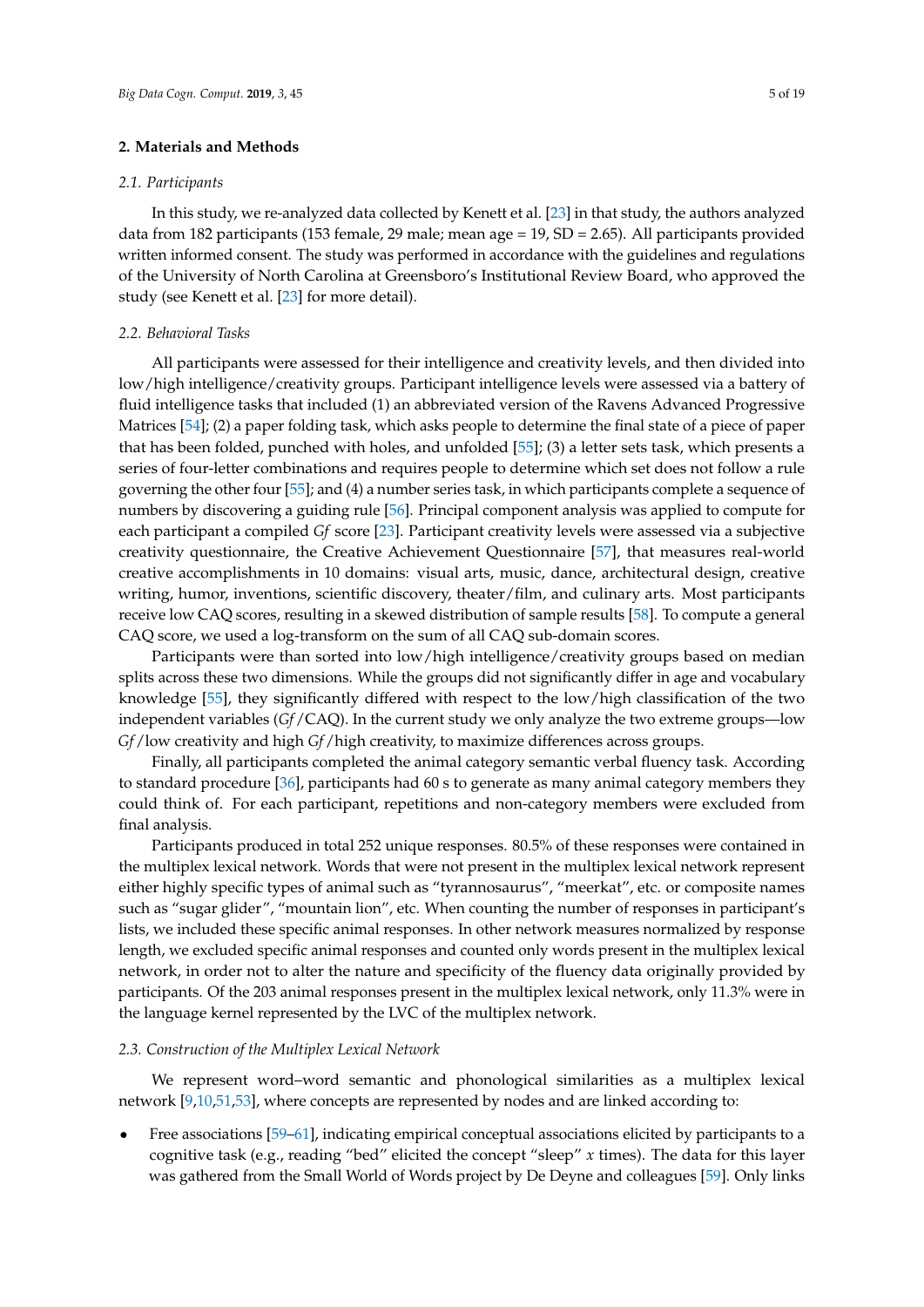elicited more than  $x \geq 11$  times were considered, in order for the association layer to feature the same link density of other multiplex layers. This layer is treated as undirected, as in previous approaches in cognitive network science [14,51].

- Synonyms [62], indicating overlap in meaning between concepts (e.g., "character" can mean also "font"). This layer is undirected by definition.
- Generalizations [62], representing which words are a special/more general type of concepts (e.g., "hawk" is a type of "bird"). These relationships are treated as undirected, as in previous approaches in cognitive network science.
- Phonological similarities [63,64], connecting words whose phonological transcription differed for the substitution/deletion/addition of one phoneme (e.g., "cat" sounds similar to "can").

The synonyms, generalizations and phonological similarities were all obtained from the WordData[] repository curated by WolframResearch, Champaign, IL, US, available through Mathematica 11.3. Notice that the WordData[] dataset is based on WordNet 3.0 [65], a dictionary including synsets and additional information about word–word similarities as computed from English dictionaries (for additional references we refer the reader to [10]).

The resulting multiplex network included aspects of the mental lexicon such as phoneme overlap, meaning sharing, hierarchical generalizations, and semantic memory patterns, which were all reported to influence language processing and acquisition in both healthy [11,14,44,61,62] and clinical [46,48,51] populations. Based on recent results demonstrating how semantic memory structure relates to individual differences in creativity [20], we assume that the multilayer, networked representation of the mental lexicon serves as a valid approach to assess differences across our two levels of creativity groups. In comparison to previous works [10,51,53], the multiplex lexical network used here for the first time is 200% larger, as it includes 15,886 English concepts and almost 150,000 conceptual associations.

#### *2.4. Multiplex Lexical Networks and Viable Clusters*

The combination of semantic and phonological similarities from the mental lexicon in the same multiplex network gives rise to a largest viable cluster that acts also as a multiplex core, cfr. [10]. Viability is a generalization of the definition of connected component from single- to multiplex networks [49]. In a single-layer network, a set of nodes is a connected component if it is possible to connect through a sequence of links any two nodes in the set. In a multiplex network, a set of nodes is a viable cluster if it is possible to connect any two nodes in the cluster by using only links of a given layer and this holds for all layers.

Despite the multiplex network used here including twice as many words (16,000 ca.) compared to the ones in previous studies [10,51,53], the resulting network structure features a LVC of 1030 nodes, which is analogous in size to the 1173-words LVC reported previously. Interestingly, doubling the size of the words included in the multiplex network does not alter the core of this networked representation of the mental lexicon, indicating that LVC size is robust even to drastic changes in the increase of the considered multiplex lexical network.

Notice that the LVC identifies a multiplex core, i.e., a cluster of words that tend to preferentially connect with each other than with the rest of the network (that is usually called network periphery). Labelling with  $p_1$ ,  $p_2$ ,  $p_3$  the link densities within the core, between the core and the periphery and within the periphery, even on the current larger dataset we find that  $p_1 > p_2 > p_3$  consistently across all multiplex network layers, analogously to [10]. Such inequality of link densities characterizes a marked core-periphery structure [66] across all semantic and phonological network layers. It is important to underline that in this case the network core is defined by the whole multiplex structure: The LVC is determined by the combination of semantics and phonology together. If only individual layers were to be considered, viability would reduce to connected components and lose the characterization of core/periphery structure. For instance, in the layer of free associations, the connected component would include almost all words and there would be no observable differences in terms of psycholinguistic features between viable/connected and non-viable/disconnected words.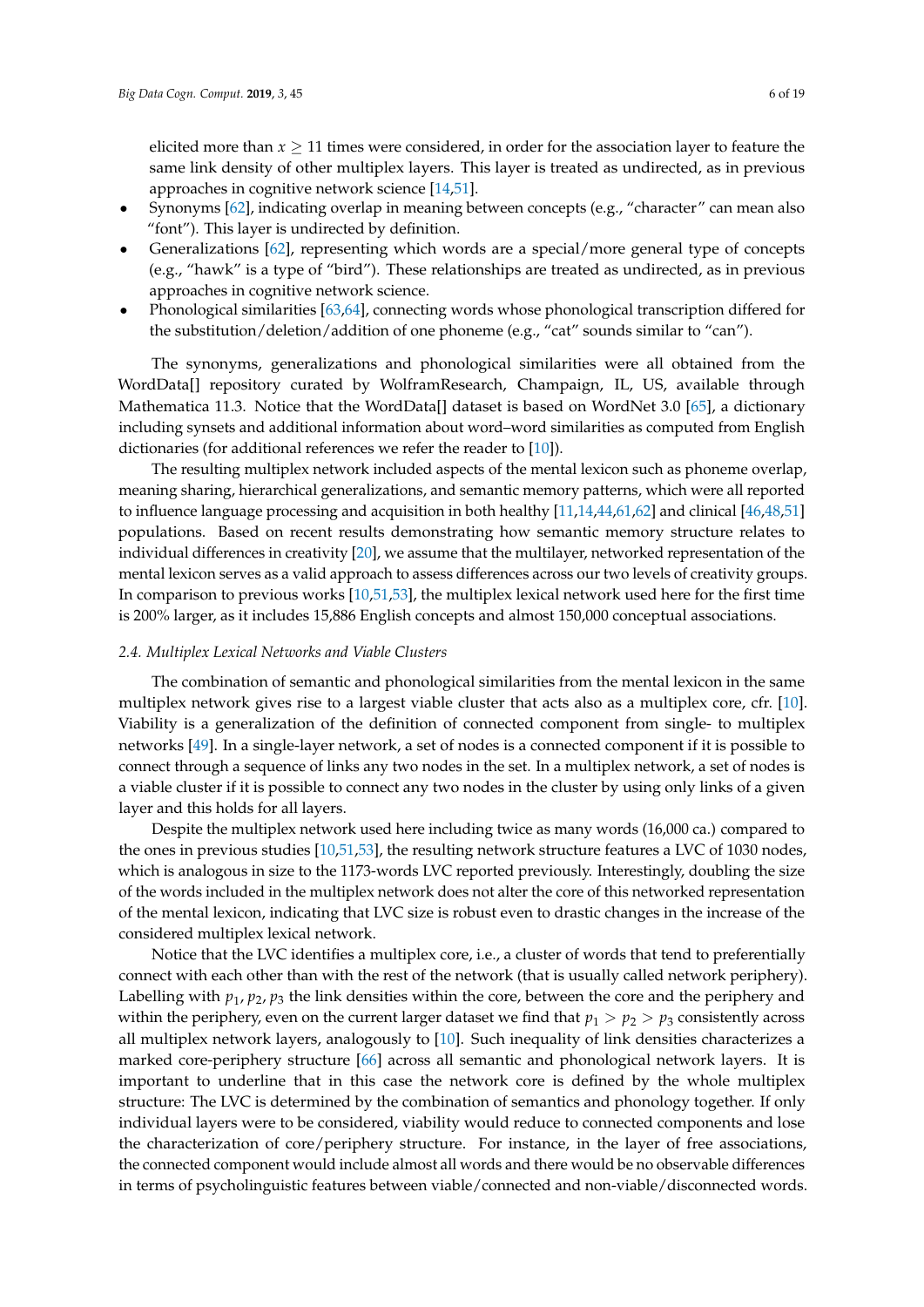These differences in psycholinguistics features are, instead, quite well marked when words are partitioned into being within or outside of the LVC, cfr. [10].

Location equivalence tests indicated that words within the LVC had a higher median frequency, were learned earlier, were identified in a shorter median reaction time in a lexical identification task, were more concrete and had more meanings than words outside (cfr. Table 1 for the statistics and median values). These results indicate that the LVC is made of "special" words, easier to identify, more common in language, and less abstract. Notice that the results reported here agree with previous findings on a different multiplex lexical network [10].

**Table 1.** Median psycholinguistic features of words within and outside the LVC and location equivalence test results (KW stands for Kruskal-Wallis). The LVC is richer in easier to parse/learn, concrete, shorter words than the rest of the multiplex network.

| Psycholinguistic Feature |            | Median in LVC Median Outside the LVC | <b>Test Statistics</b>   |
|--------------------------|------------|--------------------------------------|--------------------------|
| Word Length              | 4          | 7                                    | KW, 1546, $p < 10^{-10}$ |
| Log Frequency            | 7.71       | 5.66                                 | KW, 957, $p < 10^{-10}$  |
| Age of Acquisition       | $6.22$ yrs | 8.95 yrs                             | KW, 720, $p < 10^{-10}$  |
| Concreteness             | 3.97       | 3.26                                 | KW, 293, $p < 10^{-8}$   |
| <b>Reaction Time</b>     | 552 s      | 605 s                                | KW, 560, $p < 10^{-10}$  |
| Number of Meanings       |            |                                      | KW, 1560, $p < 10^{-10}$ |

#### *2.5. Mental Navigation Modelling of Fluency Data over Multiplex Lexical Networks*

Let us consider a fluency list  $l = l_1, l_2, \ldots, l_N$ . Let us indicate cardinality with  $|.|$ , so that for instance the number of responses can be indicated with  $|l| = N$ . We can also count the fraction of nodes in the LVC, namely:

$$
\frac{|l \cap LVC|}{|l|}.\tag{1}
$$

We denote with *dij* the network distance between nodes *i* and *j* over the whole multiplex lexical network, i.e., the smallest amount of links connecting any pair of nodes *i* and *j*. Also, let  $p_{ij} = (i, k)$ ,  $(k, m)$ , . . . ,  $(l, j) = (i, m, \ldots, l, j)$  be the path between nodes *i* and *j* going in order through nodes (*i*, *m*, . . . , *l*, *j*). Let us denote path length with |*pi*,*<sup>j</sup>* |. For simple graphs, shortest path length is equivalent to the number of visited nodes minus one, as there are no repetitions in terms of edges or vertices. The number of visited nodes during a given path is also called coverage. Building upon previous results [23,38–40], we consider the assembly of a fluency list a recall process navigating the structure of the mental lexicon by means of shortest network paths, so that the recall itself can be influenced by network distance.

In a given list, a couple of consecutive responses  $l_i, l_{i+1}$  identifies a path of length  $d_{i,i+1}$  (i.e., made of  $d_{i,i+1}$  links) and coverage  $|d_{i,i+1}| + 1$  (i.e., visiting  $c_i = |d_{i,i+1}| + 1$  nodes). The collection of all these shortest paths represents a walk or sequence of associated concepts, which are explored sequentially in the mental lexicon and might be inside or outside of the largest viable cluster. We call this collection of paths collective walk. We measure the collective walk of a fluency list because we assume lexical recall is influenced mainly by shortest paths in the networked structure of the mental lexicon, as supported by previous studies in single-layer [13,23,38–40] and multiplex [13] lexical networks. Furthermore, considering the sequences of consecutive response *l<sup>i</sup>* , *li*+<sup>1</sup> for *i* = 1, . . . , *N* − 1 we can consider the resulting sequence  $c_i$  of coverage induced by the shortest network paths on the multiplex lexical network. We can describe this sequence by considering its average, i.e., the average coverage per response:

$$
\sum_{i=1}^{N-1} \frac{c_i}{N} = \sum_{i=1}^{N-1} \frac{d_{i,i+1} + 1}{N}.
$$
\n(2)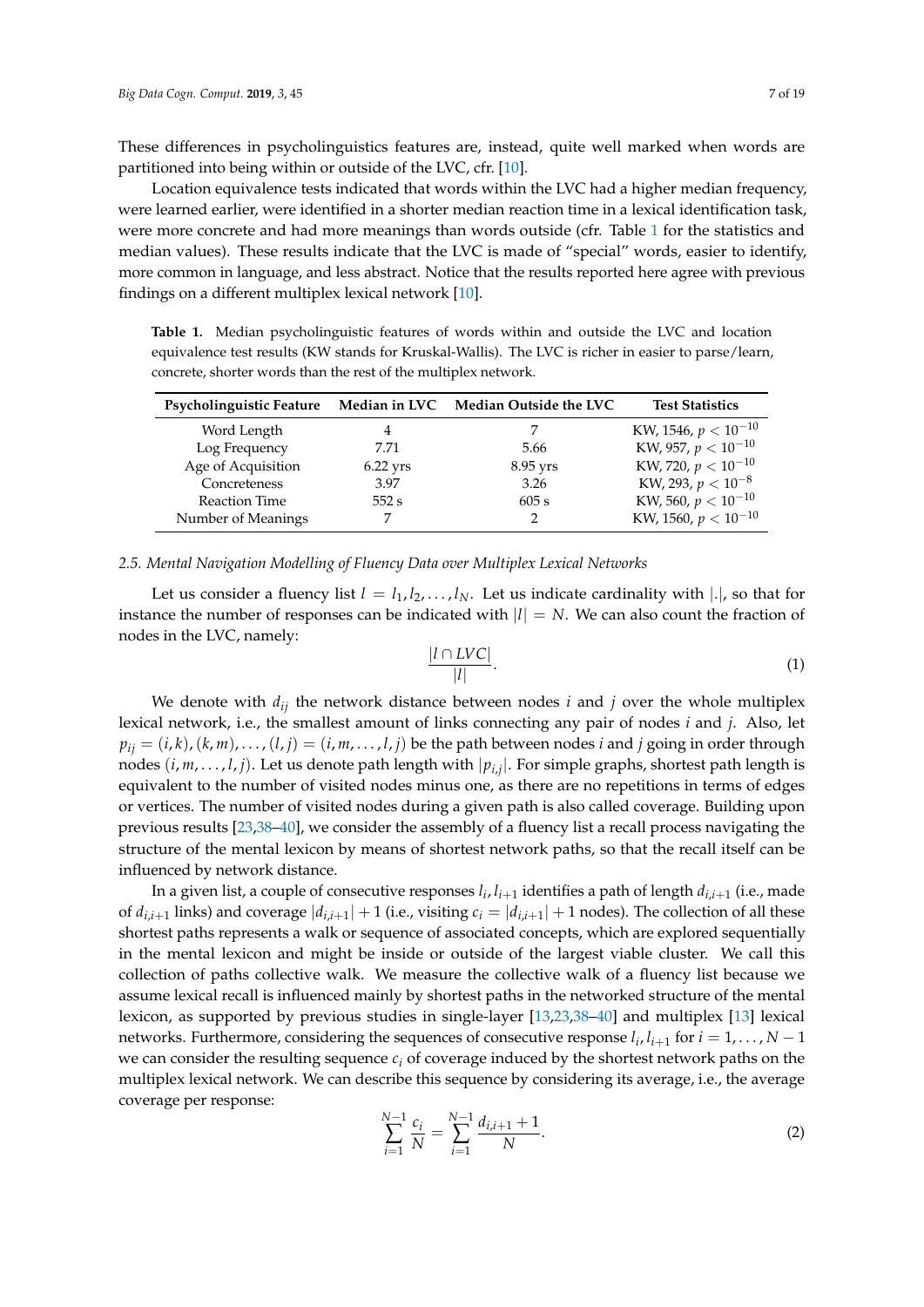Rather than counting all nodes in the multiplex network being visited by each shortest path, we can restrict the count to only those nodes/words being part of the LVC, thus obtaining the average LVC coverage per response.

By always considering the sequence of responses as an ordered list, we can define an entropy measure for the appearance of lexical items within the LVC or outside. If we denote with *h*(.) the base *e* information entropy:

$$
h(X) = -\sum_{s} p_s \log(p_s)
$$
 (3)

where *s* are the different outcomes of the stochastic variable *X*, then in our case *h*(*l*) would be relative to identifying how close to uniform randomness (with entropy *log*(2)) is a given sequence of lexical items being within the LVC (state  $s = 0$ ) or outside the LVC (state  $s = 1$ ). In this way, the entropy  $h$ , also called Shannon entropy, can be considered to be a measure of uncertainty in the way the cognitive navigation of the mental lexicon produces responses. Notice that in case all responses were inside (outside) of the LVC, then the entropy would be 0, as it can be easily verified from the definition. In this study, we measured both the entropy of responses in the LVC (considering *l* as a list of states) and also the entropy of conceptual items in the LVC visited during the sequences of shortest paths (considering the list obtained by joining consecutively  $p_{1,2}, p_{2,3}, \ldots, p_{N-1,N}$  as a list of states, considering the visited nodes rather than the visited links and avoiding repetitions between the ending node of a path and the starting node of the next path).

Beyond the quantification of how the LVC is accessed by a given fluency list, we can also identify for how long the mental search building up a given fluency list remains within the LVC. We define "permanence" as the number of nodes in the LVC visited consecutively during a collective walk. The maximum (i.e., longest) permanence and its median are both features we test in our analysis.

We consider network distance between responses and the concept "animal" in the multiplex network, which defines the fluency task (for the animal category). For any given fluency list, we measure the shortest paths connecting each response to the node "animal" in the multiplex lexical network. On the ensemble of these paths we measure: (i) the coverage, as in the number of visited nodes, per response, (ii) how many times these paths involve nodes from the LVC or the accesses to the LVC, and (iii) the graph distance entropy of the related network distances between the node "animal" and every response in the multiplex network. These measurements quantify the average distance covered by the mental search process, and the access to the LVC and its variance, respectively.

We test additional features of fluency lists such as the location of the first response (inside or outside of the LVC) and the presence of misspelled words. Misspellings are based on the *SpellingCorrectionList* function implemented in Mathematica 11.3.

All the above measurements are reported in Table 2. All these measurements were tested across the two groups of highly and lowly creative individuals. No statistically significant differences were found between the two groups ( $\alpha = 0.05$ ) except for number of responses, coverage per response, fraction of responses in LVC, accesses to LVC from "animal" and entropy of LVC responses, which are discussed in the main text.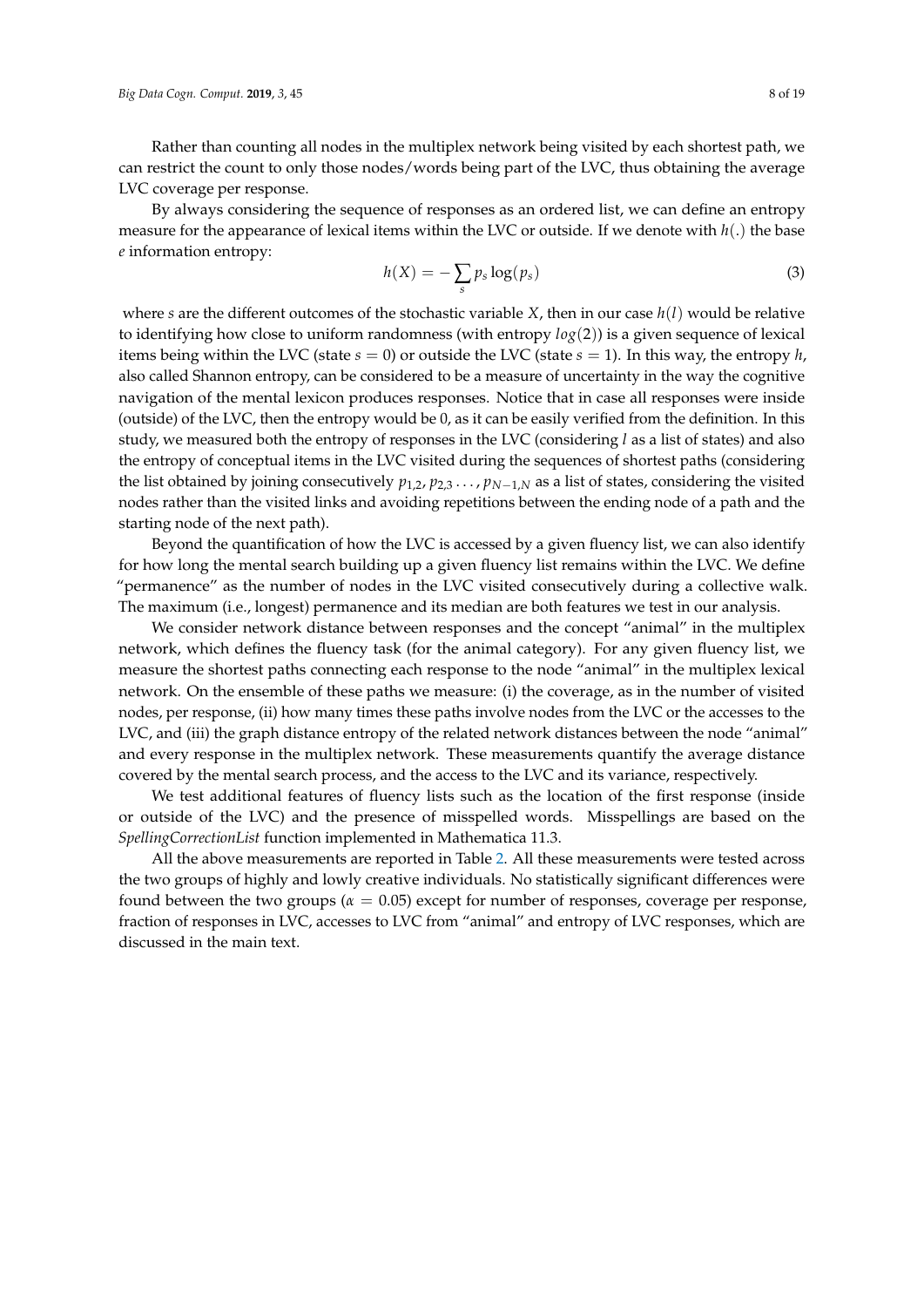**Table 2.** Table of tested numerosity and network features of the fluency lists. Example values are reported for the mock fluency list  $l = l_1, l_2, \ldots, l_N =$  {"dog", "cat", "bird", "giraffe", "monkey", "zebra", "hedgehog","donkey", "elephant", "tiger", "bear", "snake", "lizard", "hippo"}.

| Name                                 | Definition                                                                                                                                               | <b>Example Value</b> |
|--------------------------------------|----------------------------------------------------------------------------------------------------------------------------------------------------------|----------------------|
| Number of responses                  | Number of responses in the list.                                                                                                                         | 14                   |
| Number of repeated words             | Number of words repeated at least once.                                                                                                                  | $\Omega$             |
| Number of all repetitions            | Total number of repetitions of all repeated words.                                                                                                       | $\mathbf{0}$         |
| Coverage per response                | Average number of visited nodes in the multiplex<br>shortest paths from one response to the next one.                                                    | 16/7                 |
| Fraction of responses in LVC         | Fraction of words in the list being part of the LVC.                                                                                                     | 2/7                  |
| LVC Coverage per response            | Average number of visited nodes being part of<br>the LVC in the multiplex shortest paths from one<br>response to the next one (collective walk).         | 9/32                 |
| Entropy of LVC Coverage              | Entropy of the collective walk $w_{iN}$ , including nodes<br>not in <i>l</i> but in the multiplex lexical network and<br>being inside or outside the LVC | 0.621                |
| Entropy of LVC Responses             | Entropy of nodes inside/outside the LVC as<br>contained in the list l                                                                                    | 0.598                |
| Maximum Permanence in LVC            | Maximum number of visited nodes in the collective<br>walk $w_{iN}$ being consecutively in the LVC                                                        | 15                   |
| Median Permanence in LVC             | Median number of nodes in all the visits to the LVC<br>during the collective walk $w_{iN}$                                                               | 3                    |
| Coverage from "animal" per response  | Average number of visited nodes in the multiplex<br>shortest path between a response and "animal"                                                        | 37/14                |
| Accesses to LVC from "animal"        | Average number of visited nodes in the LVC in the<br>multiplex shortest path between a response and<br>"animal"                                          | 6/37                 |
| Graph distance entropy from "animal" | Graph distance entropy of all multiplex shortest<br>paths between responses and "animal"                                                                 | 1.0582               |
| Start in the LVC?                    | Flag for the first response being in the LVC                                                                                                             | True                 |
| Contains typos?                      | Flag for any response containing mistakes or typos                                                                                                       | False                |

#### *2.6. Machine Learning Classification of Low and High Creativity Individuals*

We implemented a machine learning classifier using the features that were significantly different between the two groups of low and high creativity individuals.

Each group has 47 fluency lists, which we label as "low" and "high". We tackled this balanced classification problem by separating the data into a training and a validation set with a 50/50 split. A Monte Carlo cross-validation was performed assigning each list to training or validation uniformly at random. In this way, 1000 random splits were obtained. For each partition, a logistic regression classifier was trained on the data. Logistic regression was chosen over other methods such as random forests and support vector machines because it provided slightly higher classification accuracy. The trained classifier was then used to predict "low" and "high" labels in the test set. The accuracy and area under the receiver operating characteristics curve (AUC) [67] were registered for every partition trained and tested in this way.

A flowchart summarizing the adopted methodology and the training of the machine learning classifier is reported in Figure 2.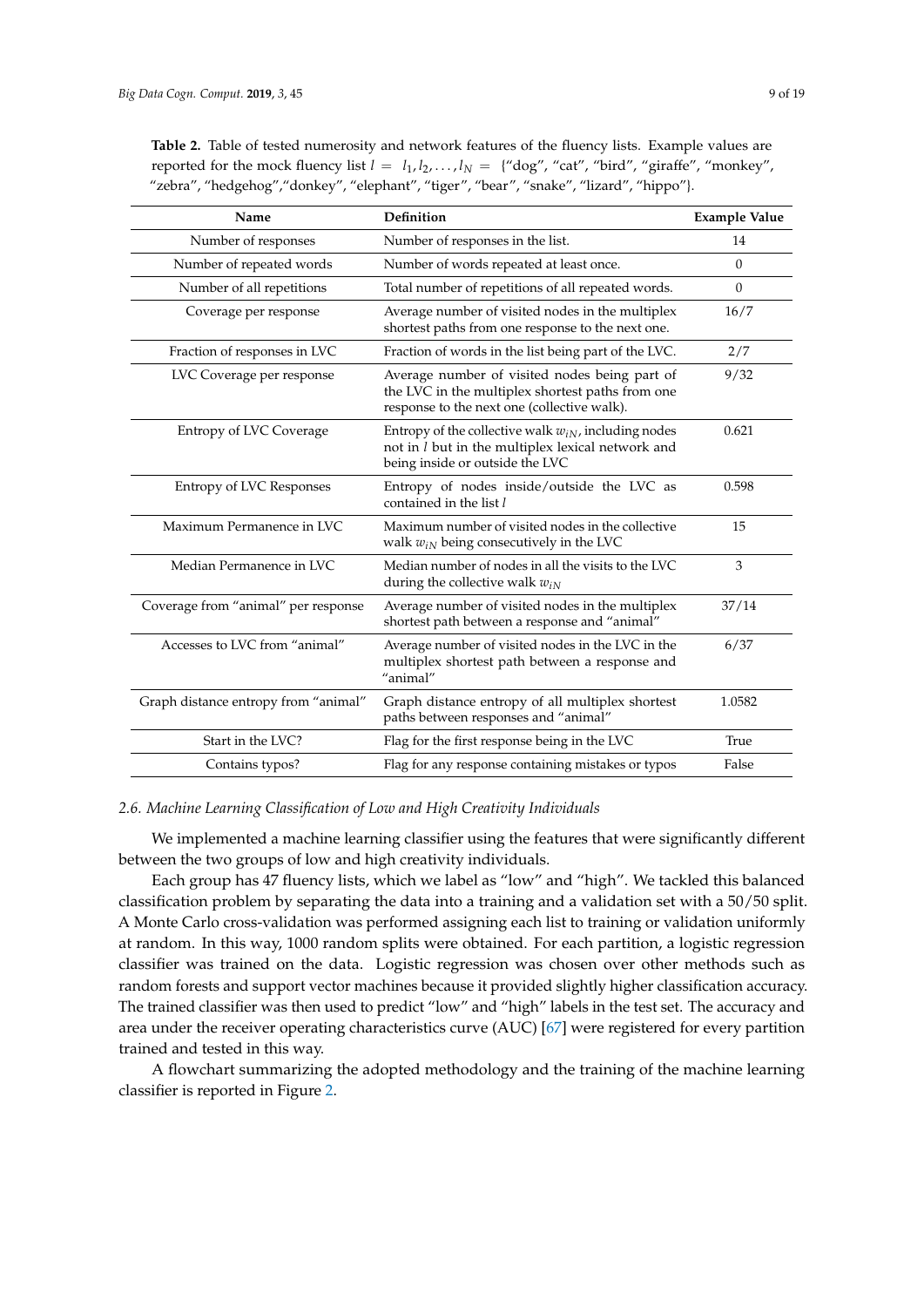

**Figure 2.** Flowchart of the adopted methodology, starting from fluency lists and extracting network features from each of them. For every list, also psycholinguistic features are computed. Every list is then represented as a vector of network and psycholinguistic features. These vectors, representing the original cognitive data of high and low creativity people, is then used for training a machine learning classifier. The performance assessment of the classifier is cross-validated through a Monte Carlo procedure, i.e., averaging accuracy and AUC over 1000 random splits of data between test and validation sets.

#### **3. Results**

We examine how the presence of a viable cluster in the mental lexicon differentiates lower and higher creative individuals and how a machine learning classifier based on network features and behavioral performance predicts classification of participants into the low and high creative groups. Low and high creative groups (both groups  $N = 47$ ) were based on participants performance on a battery of tasks measuring fluid intelligence and a subjective questionnaire measuring creative achievements (see Methods; [23]). First, we computed the LVC (see Methods). Next, we classified words in the multiplex as words that are inside the LVC (LVC-in) and words that are outside of the LVC (LVC-out). Finally, we examined how both groups differ in how they rely on the LVC and how a machine learning classifier can be used to classify participants into their creativity groups.

#### *3.1. Distinct Features of Multiplex Core Relate to Low/High Creativity Levels*

Provided that the LVC is richer in easier to learn, concrete, shorter words than the rest of the multiplex network (see Methods), we examine whether lower and higher creative individuals differ in the way of generating fluency lists with concepts inside or outside the LVC. In this semantic fluency task, participants are required to name as many animals as they can in one minute (see Methods). In a given list of fluency responses we measure both performance related measures (e.g., number of responses) and network features (e.g., fraction of responses in the LVC) and compare these features across the two groups.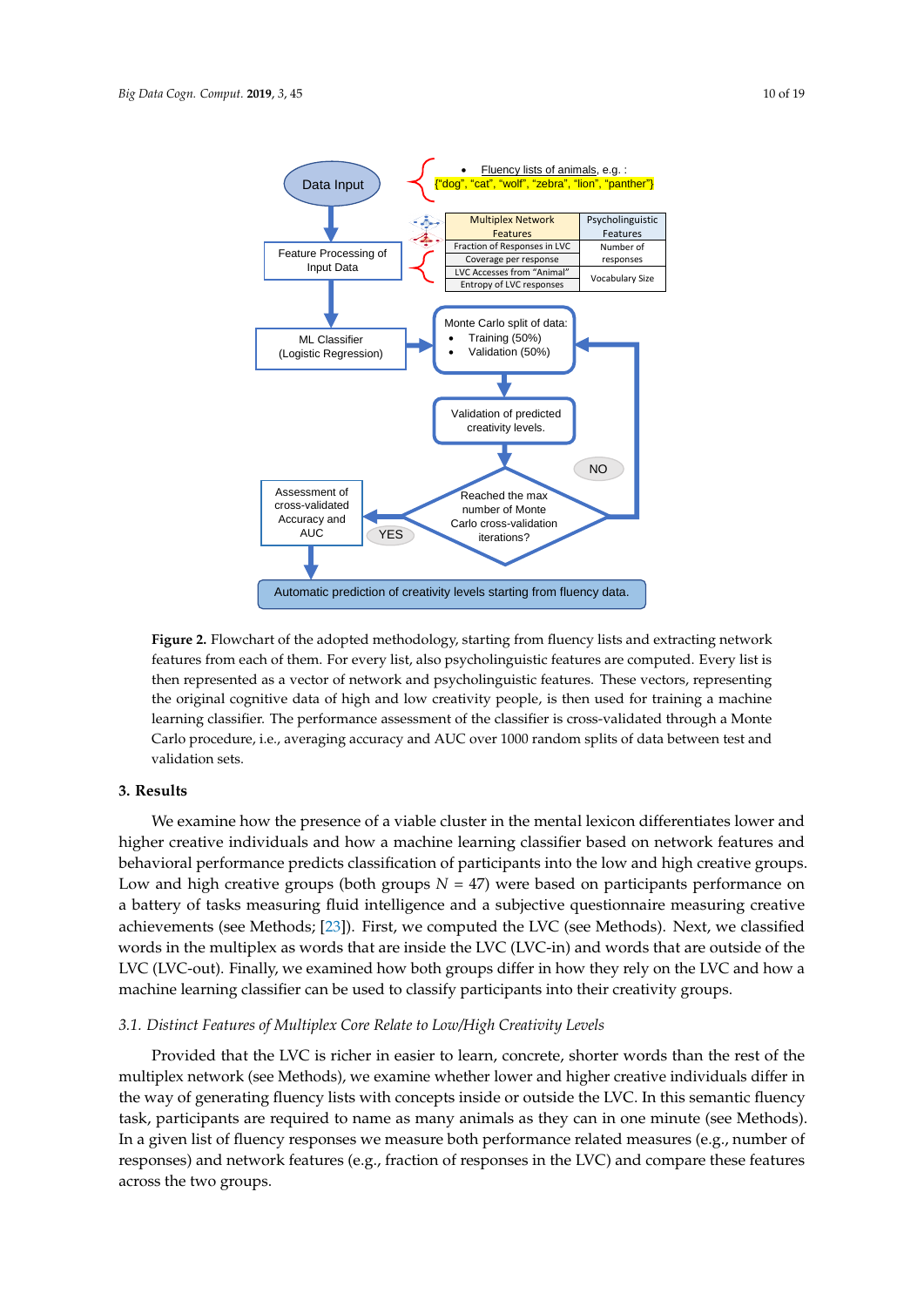First, we examined the medians *m* of the tested fluency measures for the two groups, namely higher creative individuals (*mH*) and lower creative individuals (*mL*) via non-parametric Mann-Whitney U-tests (Figure 3). In agreement with previous results, higher creative individuals generated on average longer fluency lists ( $m_H = 20.0 \pm 0.8$  responses) than lower creative individuals  $(m_L = 16.0 \pm 0.8$  responses),  $U = 779$ ,  $p = 0.01$ . Next, we examined how the two groups rely on LVC words when generating fluency lists (Figure 3 top, middle panel). This analysis revealed that lower creative individuals generated fluency lists that contained, on average, a higher fraction words from the LVC ( $m_L = 0.29 \pm 0.02$ ) compared to higher creative individuals ( $m_H = 0.24 \pm 0.02$ ),  $U = 1383$ ,  $p = 0.03$ . Notice that the reported fraction is normalized by the length of responses in the list that were part of the multiplex lexical network for both groups. This result indicates that lower creative individuals produced *many simpler, easier to parse words* than higher creative individuals (cfr. Table 1).

Furthermore, higher creative individuals covered slightly longer network distances connecting together consecutive animal category members in their fluency lists through shortest paths on the whole multiplex lexical network ( $m_H = 2.59 \pm 0.02$  path length) in comparison with lower creative individuals ( $m<sub>L</sub> = 2.50 \pm 0.02$  path length),  $U = 822$ ,  $p = 0.02$  (Figure 3 top, right panel). Notice that the multiplex network distance used here has been shown to be relevant in capturing a variety of language-processes concerning word acquisition, production and mental search [9,50–52].

Finally, consider that the analyzed fluency task is relative to the animal category. "Animal" is also a node in the multiplex lexical network. Hence, the multiplex network enables us to measure the distance and other aspects of conceptual relatedness between fluency responses and the categorical node "animal". We find no difference in terms of network distance between the two groups of higher and lower creative individuals. Instead, we report that shortest paths from lower creative individuals contained a higher median of words in the LVC ( $m<sub>L</sub> = 0.17 \pm 0.01$ ) compared to higher creative individuals ( $m_H = 0.15 \pm 0.01$ ),  $U = 1936$ ,  $p = 0.02$ , see also Figure 3 (bottom, left panel). In other words, assuming that mental navigation in the human mental lexicon follows shortest paths, as supported by previous studies [14,52,68], these findings indicate that lower and higher creative individuals remain at the same network distance from "animal" when exploring related concepts, nonetheless, lower creative individuals may exploit more conceptual associations involving simpler words from the LVC in comparison to higher creative individuals.

The above results indicate that lower creative individuals rely more on LVC words when generating responses in a semantic fluency task. A quantification of the entropy of accesses to the LVC (see Figure 3, bottom, right panel) indicates that lower creative individuals tend to produce LVC-in words during the fluency task in a way more similar to uniform randomness ( $m<sub>L</sub>$  entropy =  $0.60 \pm 0.01$ ) than higher creative individuals ( $m<sub>H</sub>$  entropy = 0.55  $\pm$  0.01), *U* = 1402, *p* = 0.030. This difference indicates that lower creative individuals tend to access words in the LVC in a way closer to uniform randomness compared to higher creative individuals.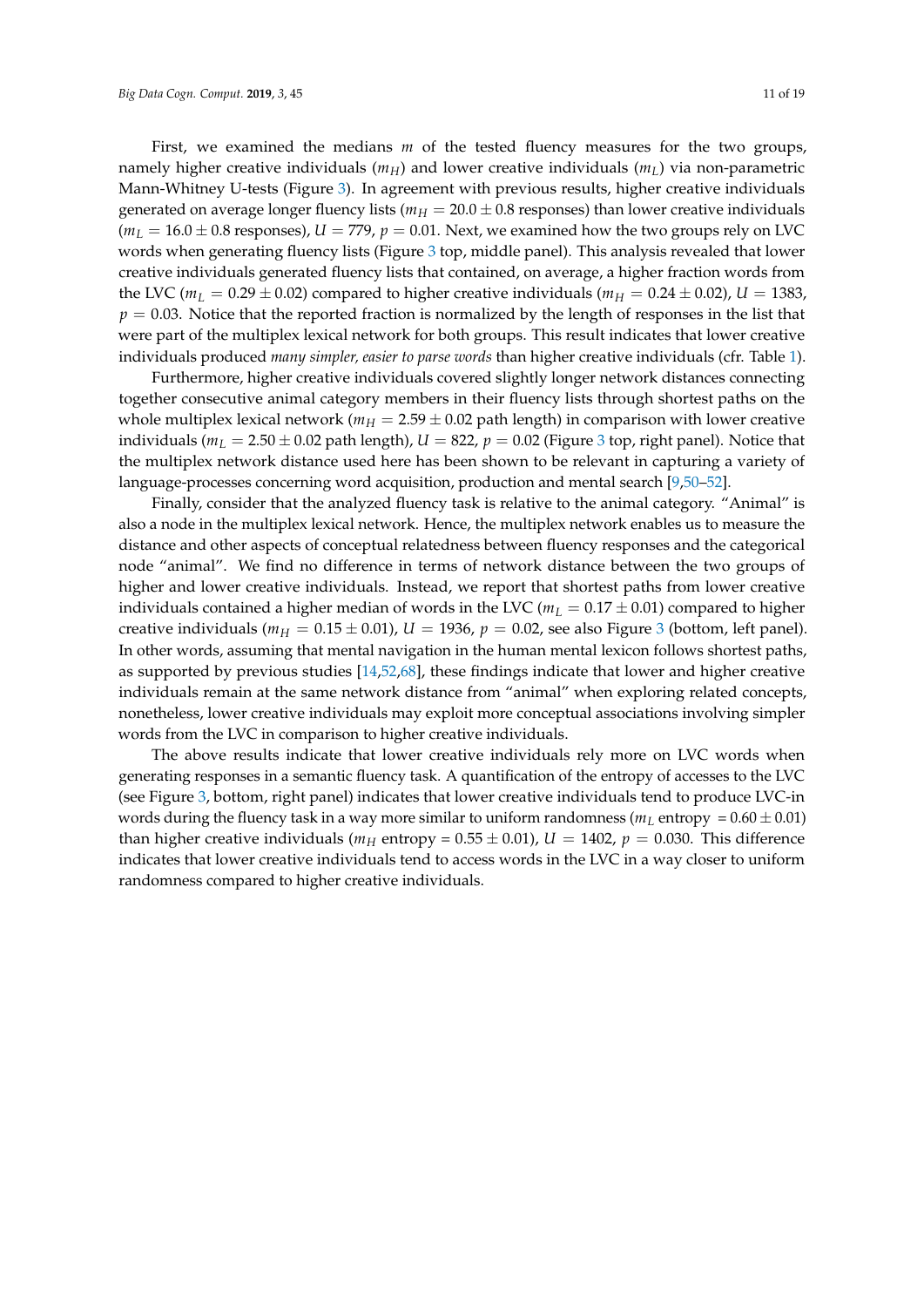

**Figure 3.** Medians of the lower creativity and higher creativity fluency lists in terms of: number of responses, fraction of responses in the LVC, coverage per response (i.e., number of visited nodes in the shortest path walk connecting consecutive responses), number of accesses to LVC from the category word "animal" and entropy of LVC responses. Error bars indicate the median standard error. All the above features result in differences between the lower creative and higher creative groups at  $p < 0.05$ .

#### *3.2. Multiplex-Based Machine Learning Classification of Low/High Creativity Levels*

Considering the above differences found across the two groups in generating animals in a fluency task, we examined whether these metrics can be used to classify participants into low and high creativity groups, using a machine learning classifier. Logistic regression was chosen given its superior performance in comparison to other classifiers such as random forest, support vector machine and decision tree.

The logistic regression classifier that we use combines the above features of fluency lists (i.e., number of responses, coverage per response, access to LVC from "animal", entropy of LVC responses and fraction of responses in the LVC) together with demographic information of participants (gender, age, vocabulary size). Cross-validated analysis (see Methods) indicated that gender and age inserted to the classifier only add noise, lowering the prediction accuracy, and were therefore excluded. The best classifier, including the metrics in Figure 3 and participant's vocabulary size, achieved a classification accuracy of  $65.0 \pm 0.9\%$  in classifying participants to their correct creativity group, solely based on their fluency lists. The achieved prediction is significantly higher than random expectation (50% for our balanced case), thus indicating the possibility of classifying participants as low or high creative individuals in small populations by combining psycholinguistic and multiplex network features.

Beyond accuracy, which focuses only on correctly identified classification, we also measured the area under the Receiver Operating Characteristics curve (AUC) (see Figure 4), which measures how many true and false positives a given classifier captures. The baseline expectation for the AUC is 0.5, which is relative to classifying groups uniformly at random. Our classifier achieved a much higher AUC, of  $68.0 \pm 0.8$ . In the clinical sciences, the rule-of-thumb threshold for the AUC is 0.75 [67], so that automatic classifiers above that value are considered acceptable for clinical diagnosis. AUC lower than 0.75 are considered to indicate reasonable classification performance, despite some deficiency in the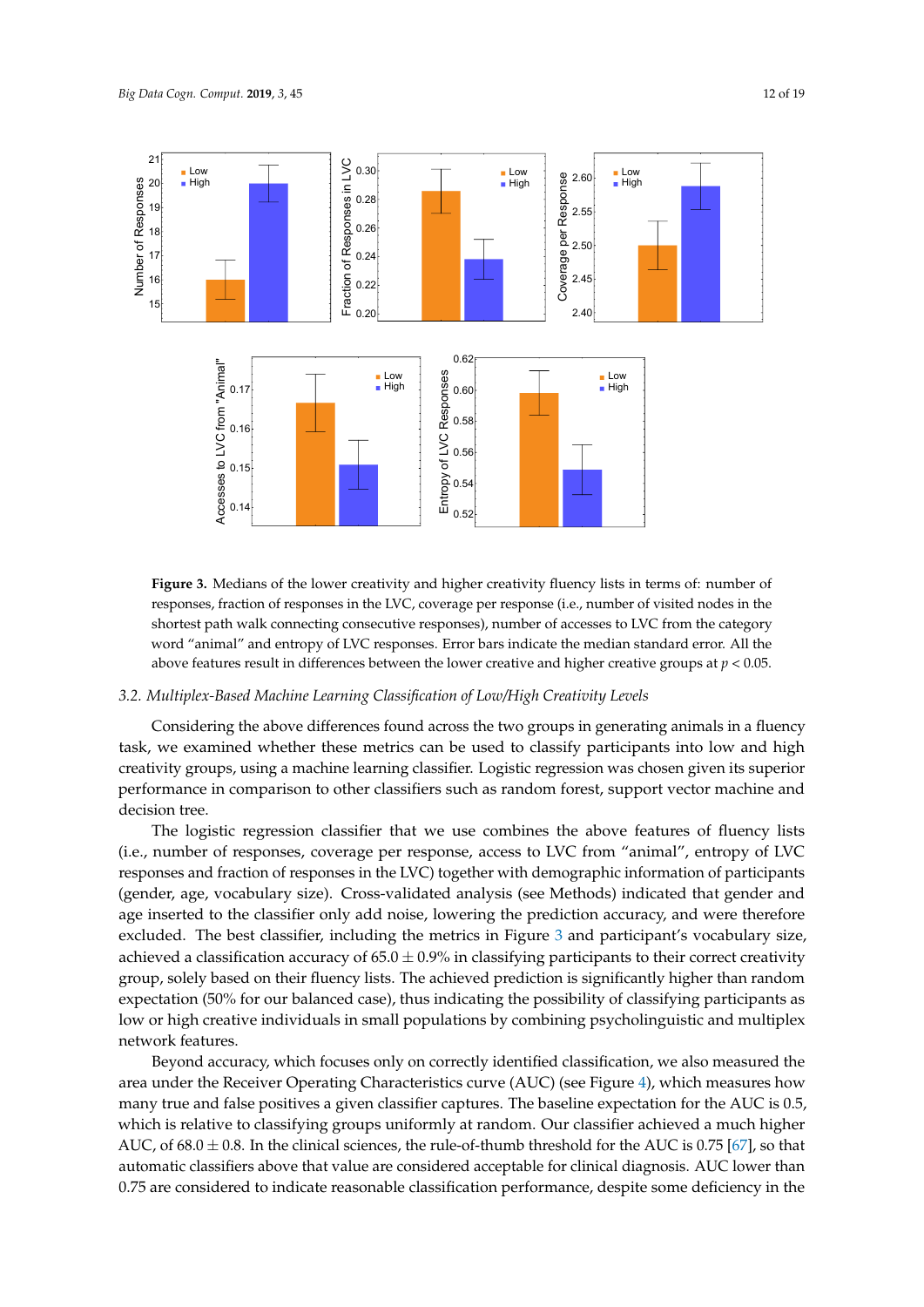diagnostic accuracy that might depend either on the quality and quantity of the data or on the nature of the classifier itself. Even though our classifier achieves an AUC lower than 0.75, its classification being considerably higher than random indicates the possibility of using such an approach in synergy with other features in order to achieve even better prediction performance.

Importantly, not including any network-based features in the classifier led to a drop of accuracy to 62.1  $\pm$  0.6%. Furthermore, including network-based features while excluding the measure of vocabulary size led to a drop of accuracy to  $63.0 \pm 0.5$ %. These findings indicate that the features based on the multiplex lexical network and measure of vocabulary size are both beneficial in improving the classification of lower and higher creativity groups.



**Figure 4.** Receiver operating characteristics curves for the classification of lower creative (**left**) and higher creative (**right**) fluency lists for a single trial with 50/50 split and a logistic regression classifier. The AUC is 0.68, which is higher than the no-discrimination case (0.5). The area is highlighted in blue for both cases.

#### **4. Discussion**

In the current study we investigate how a multiplex representation of the mental lexicon relates to the way low and high creative individuals retrieve animal category members in a semantic fluency task. We examine, for the first time, how a multiplex representation of the mental lexicon relates to differences between low and high creative individuals. Furthermore, we examine how well a machine learning approach, based on semantic fluency and multiplex lexical networks, can classify participants into groups that relate to their creativity level. In line with recent literature considering proficiency in linguistic tasks [11,12,69] and fluency in particular [5,20,39,40] as the outcome of a network-based mental exploration of the mental lexicon, we quantify performance in generating fluency lists in terms of both performance-based (i.e., length of semantic fluency list) and network-based features (i.e., reliance on the LVC).

Previous research highlighted the presence of a core in the mental lexicon, a language kernel made of several highly general, frequent and conceptually concrete words which facilitates language comprehension and processing [10,70]. In this regard, the LVC represents highly general, "common" words in English and is fully identified by the connectedness of lexical items across semantic and phonological network layers. In other words, the LVC emerges from the multiplexity of the mental lexicon and cannot be identified in single-layer modelling approaches. In our study, we show how features of the multiplex mental lexicon, such as the fraction of responses originating from the LVC, the entropy of lexical access to items in the LVC, the number of visited concepts during the mental search and the accesses to the LVC from the "animal" concept all highlight differences between lower and higher creative individuals.

Our results indicate that higher creative individuals generate fluency lists differently from lower creative individuals, not only in terms of mere numerosity (e.g., higher creative individuals generate more responses than lower creative individuals in the same amount of time), but also in terms of their qualitative structure in relation to a multiplex representation of the mental lexicon. First, we found that lower creative individuals tend to provide more responses that are within the LVC. Since words in the LVC are frequent, concrete words that are learned early on and possess more different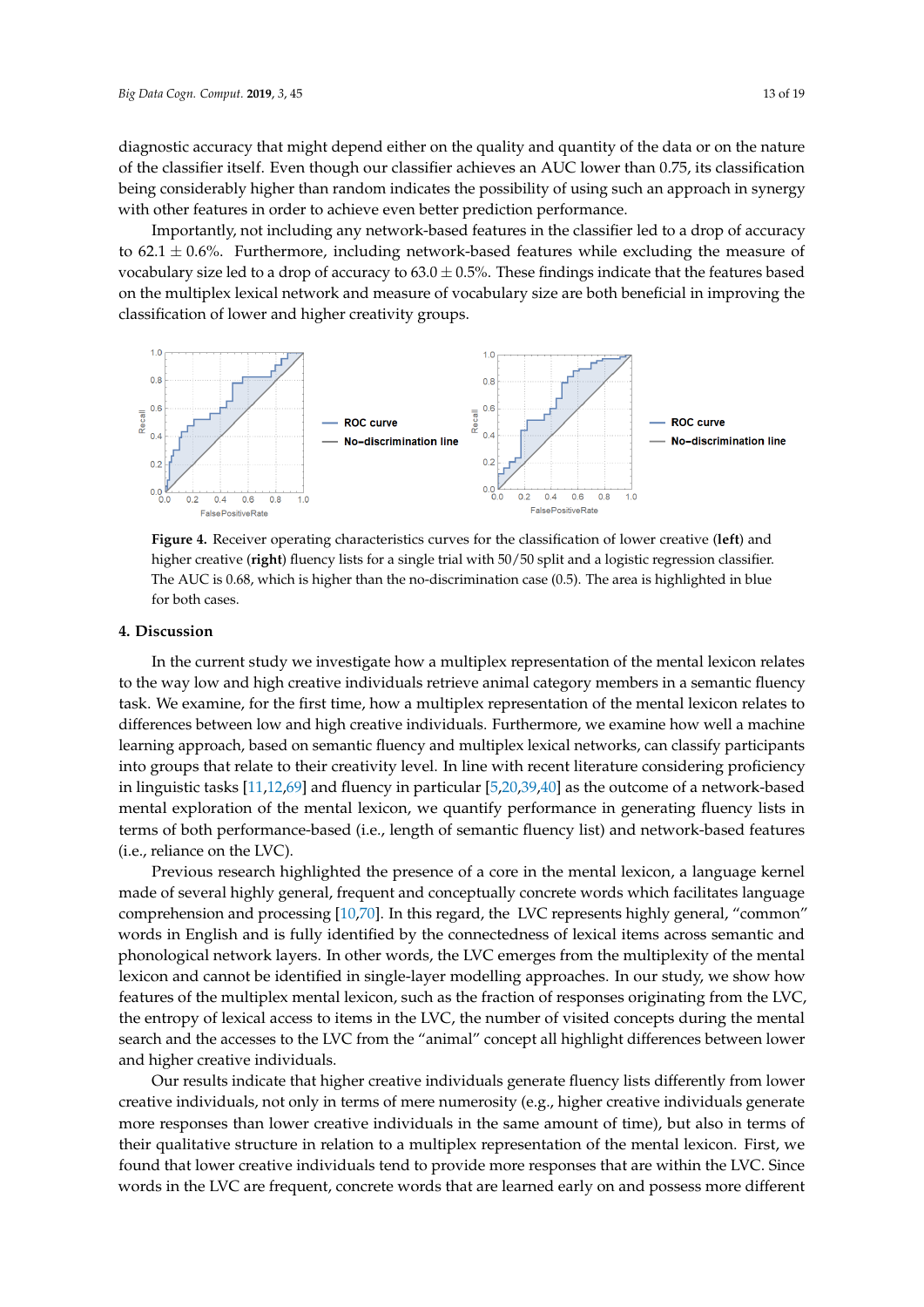semantic meanings, we interpret this distinction as higher creative individuals providing less "common" responses in their fluency tasks. Such a finding is in line with the ability of higher creative individuals to generate more uncommon responses [71].

Second, we found that higher creative individuals can cover longer distances over the multiplex network when jumping from one response to the next (i.e., higher coverage per response). This finding is analogous to previous findings [1,72] about higher creative individuals being able to cover longer network distances when searching through their mental lexicon, findings that currently have only been shown at the semantic level [1,30,31].

Third, we found that when generating responses to the stimuli word "animal", lower creative individuals tend to rely more on words in the LVC, compared to higher creative individuals. Hence, in addition to lower creative individuals providing more responsive in the LVC, this finding indicates that lower creative individuals tend to exploit more words in the LVC as "bridges" for their mental exploration in comparison to higher creative individuals, who exploit more concepts outside of the language kernel represented by the LVC. This finding may be related to previous studies demonstrating how higher creative individuals' search processes being broader and allowing them to reach more weakly connected nodes, potentially words that are outside the LVC [6,30,31].

Finally, we found that in fluency lists generated by lower creative individuals, the entropy of LVC and non-LVC responses is higher than in fluency lists generated by higher creative individuals. This difference indicates that lower creative individuals may access the LVC in a way that is closer to uniform randomness than higher creative individuals do. Such a finding may be related to lower creative individuals more relying on prototypical responses [6].

Thus, our results suggest that higher creative individuals have a less random and more strategic way of searching for concepts during the fluency task, minimizing or reducing random accesses to the LVC. Given that such a potential strategy leads to higher creative individuals generating more complex animal responses, the strategic access detected here might be used by higher creative individuals for connecting more remote concepts, in agreement with previous findings [5,14,16,20,73]. However, it is important to note that this potential strategic access of words outside the LVC can be due to various search strategies or differences in the structure of the mental lexicon in higher creative individuals. Indeed, previous studies have found effects of both lexicon structure and executive processes in relation to individual differences in creative ability [2,7,21]. Disentangling retrieval strategies from lexicon structure is a main open issue in the application of network science to cognitive science [11].

Importantly, the differences we found across the performance-based and network-based features of the two groups can be used for building a machine learning classifier automatically partitioning participants into low and high creative groups. Such an approach has relevant potential future applications in educational and employment settings because of its simplicity and data parsimony (i.e., fluency data can be produced in a few minutes and easily processed). Taking as reference the threshold of 0.75 for the AUC, as indicated by best practices in machine learning for clinical applications [67], the performance of our classifier (0.68 AUC) is not valid enough for clinical applications. However, it could be used in synergy with other mainstream psychology measures to provide novel automatic tools for the assessment of creativity scales beyond task-specific and time-consuming assessments. Nonetheless, future studies that replicate our classifier in a larger sample are needed to examine the validity of this approach.

#### *Limitations and Future Work*

Our study includes a few limitations. First, our groups are assessed for creativity by the CAQ, a questionnaire that assesses subjective creative achievements across different domains [57]. Future studies should replicate our findings with other measures of individual differences in creativity, such as divergent thinking tasks [71].

Furthermore, while creativity is an individual difference measure, we aggregate over individuals into two groups, of lower and higher creative ability. Thus, our aggregated groups may obscure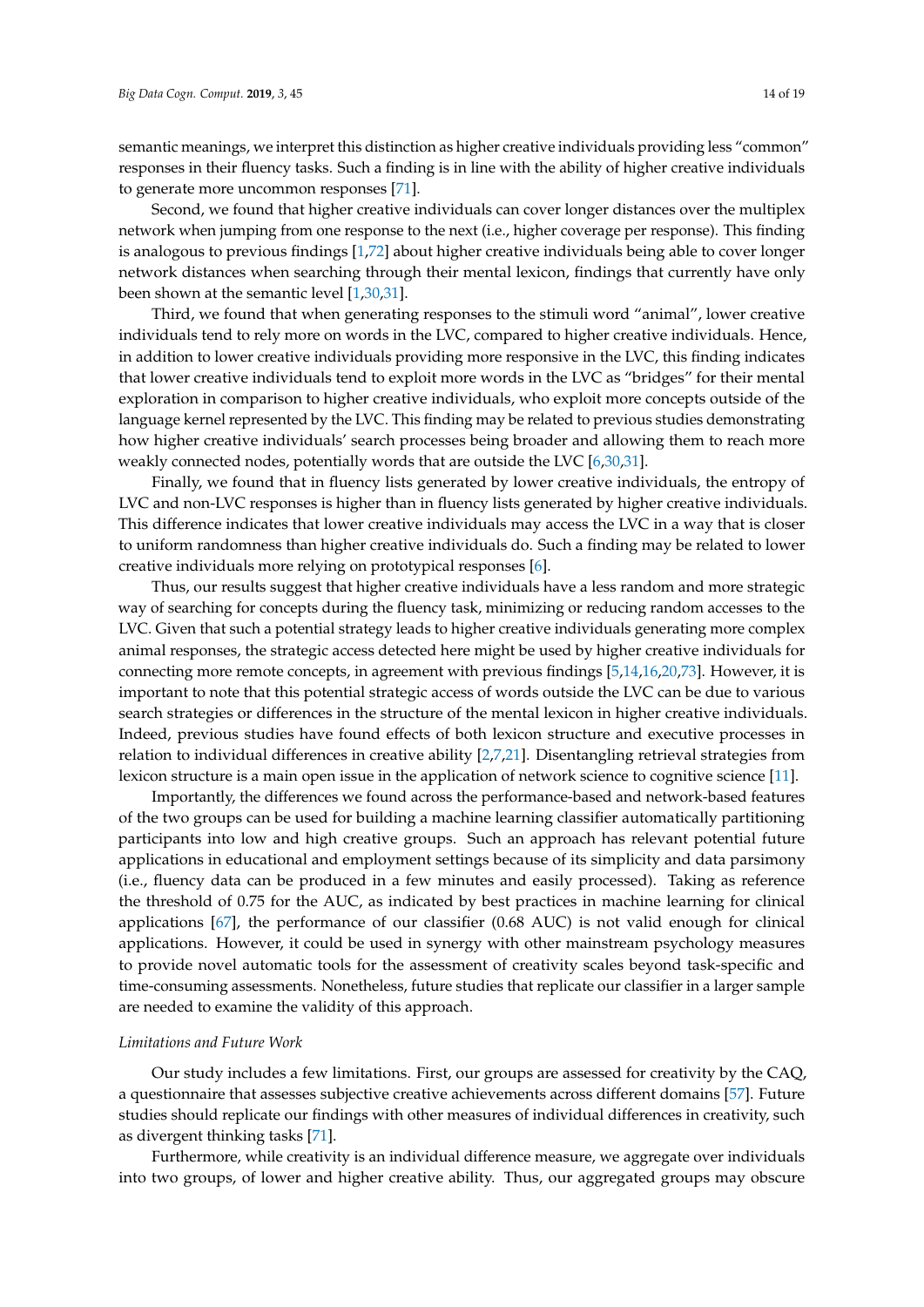important relations between creativity and mental navigation at the individual level. Approaches to represent individual semantic networks are currently being developed [21,39,40]. Future work should replicate our findings at the individual level, based on a multiplex representation of participant's mental lexicon.

From a methodological perspective, beyond the standard machine learning algorithms tested here, deep learning is quickly becoming a promising approach for pattern detection even in noisy and small-sized cognitive datasets [74]. Although the logistic regressor used here is already capable of capturing important differences between high and low creativity groups, future research with neural networks and deep learning might achieve higher accuracy and AUC than the ones achieved in this first-of-its-own approach.

From a network science perspective, the aspects of the mental lexicon represented here as multiplex layers constitute only a limited representation of the multi-relational nature of word–word similarities in the human mind [11]. The inclusion of additional types of word–word similarities such as co-occurrences or feature sharing, cfr. [9,50,52], as multiplex layers, might improve the accuracy of the automatic creativity assessment reported here, at the cost of building large enough datasets.

Beyond psycholinguistic features, additional data could enrich automatic models of creativity assessment. For instance, increasingly more data has been gathered and analyzed in relation to how individuals perform collaborative knowledge building with online encyclopedias [69,75]. Tracking and measuring the cognitive performance of knowledge creators might shed important additional information for achieving more accurate classifiers of creativity levels and better understand which role of people with different creativity levels for the construction of online knowledge resources [75].

Finally, we use only the extreme groups from Kenett et al. [23], in order to reduce the number of classified classes and thus enable a better training in presence of scarce data ( $N = 47$  for both groups). Further research is needed to replicate our findings in larger samples across more graded levels of creative ability.

#### **5. Conclusions**

In conclusion, we examine how the performance of low and high creative individuals in a semantic fluency task can be quantified by a multiplex network account of the mental lexicon. Thus, our findings support and extend previous studies on individual differences in creativity and mental lexicon structure [5].

Furthermore, we apply for the first time a machine learning classifier to classify participants into their respected low and high creative groups. To the best of our knowledge, this is the first study that demonstrates how a classifier based on linguistic and behavioral variables can be used to automatically classify participants into accurate groups of various creative levels starting from relatively scarce data (i.e., a list of a dozen word responses). This approach demonstrates the feasibility of achieving accurate automatic predictions of creativity levels through cognitive data and machine learning.

**Author Contributions:** Conceptualization, M.S. and Y.N.K.; Methodology, M.S.; Software, M.S.; validation, Formal analysis, Investigation: M.S.; Resources and Data Curation: Y.N.K.; Writing, M.S. and Y.N.K.; Visualization, M.S.

**Funding:** This research received no external funding.

**Acknowledgments:** The authors thank Nicole Beckage for fruitful discussions that led to the development of this study.

**Conflicts of Interest:** The authors declare no conflict of interest.

#### **References**

1. Kenett, Y.N. Going the extra creative mile: The role of semantic distance in creativity—Theory, research, and measurement. In *The Cambridge Handbook of the Neuroscience of Creativity*; Jung, R.E., Vartanian, O., Eds.; Cambridge University Press: New York, NY, USA, 2018; pp. 233–248.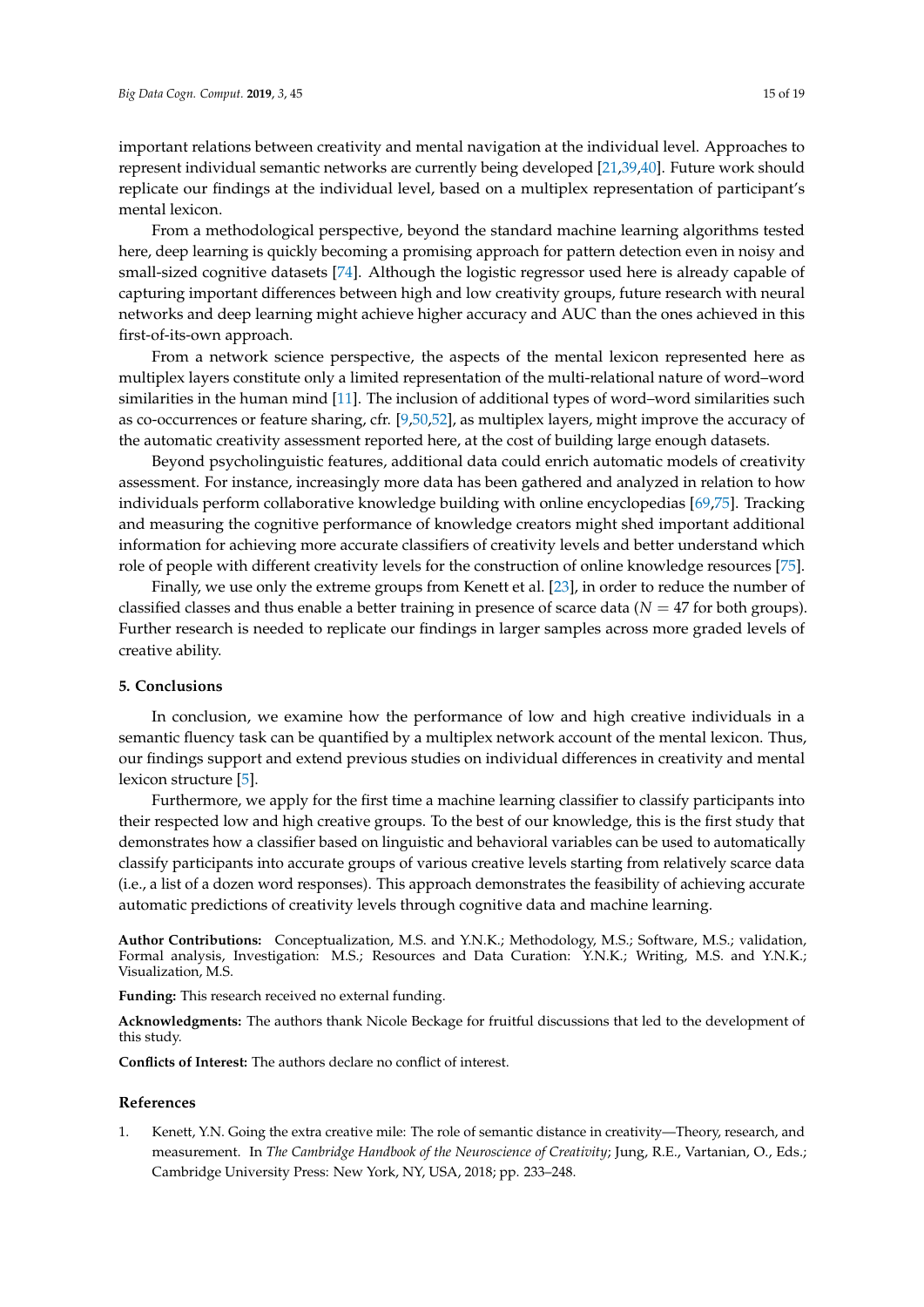- 2. Beaty, R.E.; Silvia, P.J.; Nusbaum, E.C.; Jauk, E.; Benedek, M. The roles of associative and executive processes in creative cognition. *Mem. Cogn.* **2014**, *42*, 1–12. doi:10.3758/s13421-014-0428-8.
- 3. Benedek, M.; Neubauer, A.C. Revisiting Mednick's model on creativity-related differences in associative hierarchies. Evidence for a common path to uncommon thought. *J. Creat. Behav.* **2013**, *47*, 273–289. doi:10.1002/jocb.35.
- 4. Kenett, Y.N. Investigating creativity from a semantic network perspective. In *Exploring Transdisciplinarity in Art and Sciences*; Kapoula, Z., Volle, E., Renoult, J., Andreatta, M., Eds.; Springer International Publishing: Cham, Switzerland, 2018; pp. 49–75. doi:10.1007/978-3-319-76054-4\_3.
- 5. Kenett, Y.N.; Faust, M. A semantic network cartography of the creative mind. *Trends Cogn. Sci.* **2019**, *23*, 271–274. doi:10.1016/j.tics.2019.01.007.
- 6. Mednick, S.A. The associative basis of the creative process. *Psychol. Rev.* **1962**, *69*, 220–232.
- 7. Volle, E. Associative and controlled cognition in divergent thinking: Theoretical, experimental, neuroimaging evidence, and new directions. In *The Cambridge Handbook of the Neuroscience of Creativity*; Jung, R.E., Vartanian, O., Eds.; Cambridge University Press: New York, NY, USA, 2018; pp. 333–362.
- 8. Jones, M.N.; Willits, J.; Dennis, S. Models of semantic memory. In *Oxford Handbook of Mathematical and Computational Psychology*; Busemeyer, J., Townsend, J., Eds.; Oxford University Press: Oxford, UK, 2015; pp. 232–254.
- 9. Stella, M.; Beckage, N.M.; Brede, M. Multiplex lexical networks reveal patterns in early word acquisition in children. *Sci. Rep.* **2017**, *7*, 46730.
- 10. Stella, M.; Beckage, N.M.; Brede, M.; De Domenico, M. Multiplex model of mental lexicon reveals explosive learning in humans. *Sci. Rep.* **2018**, *8*, 2259.
- 11. Siew, C.S.; Wulff, D.U.; Beckage, N.M.; Kenett, Y.N. Cognitive Network Science: A review of research on cognition through the lens of network representations, processes, and dynamics. *Complexity* **2019**, *2019*, 2108423.
- 12. Beckage, N.M.; Colunga, E. Language networks as models of cognition: Understanding cognition through language. In *Towards a Theoretical Framework for Analyzing Complex Linguistic Networks*; Springer: Berlin/Heidelberg, Germany, 2016; pp. 3–28.
- 13. Vitevitch, M.S.; Castro, N. Using network science in the language sciences and clinic. *Int. J. Speech-Lang. Pathol.* **2015**, *17*, 13–25.
- 14. Kenett, Y.N.; Levi, E.; Anaki, D.; Faust, M. The semantic distance task: Quantifying semantic distance with semantic network path length. *J. Exp. Psychol. Learn. Mem. Cogn.* **2017**, *43*, 1470.
- 15. Stella, M.; Ferrara, E.; De Domenico, M. Bots increase exposure to negative and inflammatory content in online social systems. *Proc. Natl. Acad. Sci. USA* **2018**, *115*, 12435–12440.
- 16. Christensen, A.P.; Kenett, Y.N.; Cotter, K.N.; Beaty, R.E.; Silvia, P.J. Remotely close associations: Openness to experience and semantic memory structure. *Eur. J. Personal.* **2018**, *32*, 480–492.
- 17. Hass, R.W. Tracking the dynamics of divergent thinking via semantic distance: Analytic methods and theoretical implications. *Mem. Cogn.* **2017**, *45*, 233–244. doi:10.3758/s13421-016-0659-y.
- 18. Heinen, D.J.P.; Johnson, D.R. Semantic distance: An automated measure of creativity that is novel and appropriate. *Psychol. Aesthet. Creat. Arts* **2018**, *12*, 144–156. doi:10.1037/aca0000125.
- 19. Olteteanu, A.M.; Schultheis, H. What determines creative association? Revealing two factors which separately influence the creative process when solving the Remote Associates Test. *J. Creat. Behav.* **2017**. doi:10.1002/jocb.177.
- 20. Kenett, Y.N. What can quantitative measures of semantic distance tell us about creativity? *Curr. Opin. Behav. Sci.* **2019**, *27*, 11–16. doi:10.1016/j.cobeha.2018.08.010.
- 21. Benedek, M.; Kenett, Y.N.; Umdasch, K.; Anaki, D.; Faust, M.; Neubauer, A.C. How semantic memory structure and intelligence contribute to creative thought: A network science approach. *Think. Reason.* **2017**, *23*, 158–183. doi:10.1080/13546783.2016.1278034.
- 22. Kenett, Y.N.; Anaki, D.; Faust, M. Investigating the structure of semantic networks in low and high creative persons. *Front. Hum. Neurosci.* **2014**, *8*, 1–16. doi:10.3389/fnhum.2014.00407.
- 23. Kenett, Y.N.; Beaty, R.E.; Silvia, P.J.; Anaki, D.; Faust, M. Structure and flexibility: Investigating the relation between the structure of the mental lexicon, fluid intelligence, and creative achievement. *Psychol. Aesthet. Creat. Arts* **2016**, *10*, 377–388. doi:10.1037/aca0000056.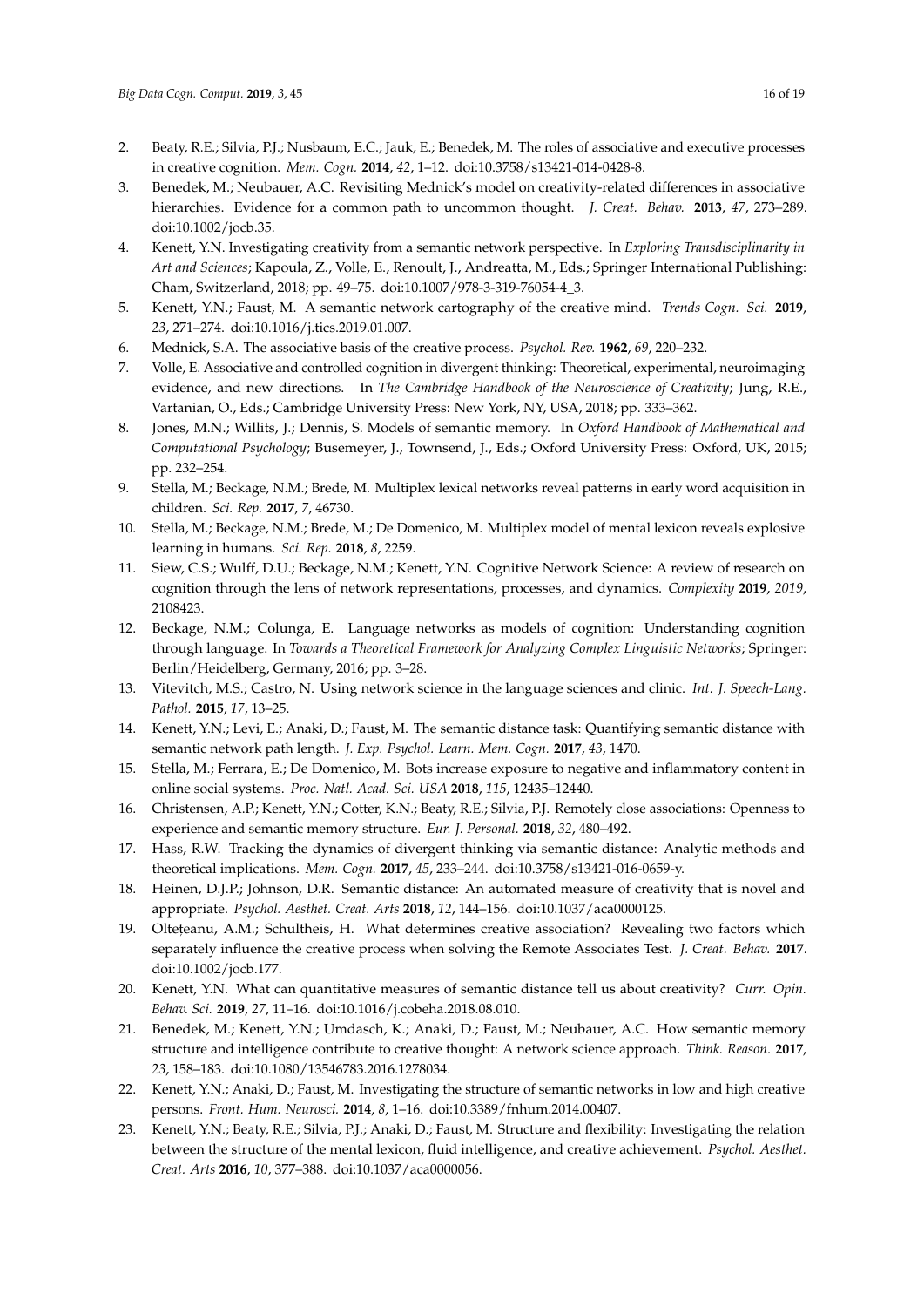- 24. Abbott, J.T.; Austerweil, J.L.; Griffiths, T.L. Random walks on semantic networks can resemble optimal foraging. *Psychol. Rev.* **2015**, *122*, 558–569. doi:10.1037/a0038693.
- 25. Capitán, J.A.; Borge-Holthoefer, J.; Gómez, S.; Martinez-Romo, J.; Araujo, L.; Cuesta, J.A.; Arenas, A. Local-based semantic navigation on a networked representation of information. *PLoS ONE* **2012**, *7*, e43694. doi:10.1371/journal.pone.0043694.
- 26. Griffiths, T.L.; Steyvers, M.; Firl, A. Google and the mind: Predicting fluency with PageRank. *Psychol. Sci.* **2007**, *18*, 1069–1076. doi:10.1111/j.1467-9280.2007.02027.x.
- 27. Bourgin, D.D.; Abbott, J.T.; Griffiths, T.L.; Smith, K.A.; Vul, E. Empirical evidence for markov chain monte carlo in memory search. In Proceedings of the 36th Annual Conference of the Cognitive Science Society, Quebec City, QC, Canada, 23–26 July 2014.
- 28. Smith, K.A.; Huber, D.E.; Vul, E. Multiply-constrained semantic search in the Remote Associates Test. *Cognition* **2013**, *128*, 64–75. doi:10.1016/j.cognition.2013.03.001.
- 29. Smith, K.A.; Vul, E. The Role of Sequential Dependence in Creative Semantic Search. *Top. Cogn. Sci.* **2015**, *7*, 543–546. doi:10.1111/tops.12152.
- 30. Kenett, Y.N.; Austerweil, J.L. Examining Search Processes in Low and High Creative Individuals with Random Walks. *CogSci.* **2016**, *8*, 313–318.
- 31. Gray, K.; Anderson, S.; Chen, E.E.; Kelly, J.M.; Christian, M.S.; Patrick, J.; Huang, L.; Kenett, Y.N.; Lewis, K. "Forward flow": A new measure to quantify free thought and predict creativity. *Am. Psychol.* **2019**. doi:10.1037/amp0000391.
- 32. Abbott, J.T.; Austerweil, J.L.; Griffiths, T.L. Human memory search as a random walk in a semantic network. *Adv. Neural Inf. Process. Syst.* **2012**, *25*, 3050–3058.
- 33. Hills, T.T.; Jones, M.N.; Todd, P.M. Optimal foraging in semantic memory. *Psychol. Rev.* **2012**, *119*, 431–440. doi:10.1037/a0027373.
- 34. Hills, T.T.; Todd, P.M.; Jones, M.N. Foraging in semantic fields: How we search through memory. *Top. Cogn. Sci.* **2015**, *7*, 513–534. doi:10.1111/tops.12151.
- 35. Wulff, D.U.; Hills, T.T.; Hertwig, R. Worm holes in memory: Is memory one representation or many? In Proceedings of the Annual Meeting of the Cognitive Science Society, Berlin, Germany, 31 July–3 August 2013; Volume 35.
- 36. Ardila, A.; Ostrosky-Solís, F.; Bernal, B. Cognitive testing toward the future: The example of semantic verbal fluency (ANIMALS). *Int. J. Psychol.* **2006**, *41*, 324–332. doi:10.1080/00207590500345542.
- 37. Bousfield, W.A.; Sedgewick, C.H.W. An analysis of sequences of restricted associative responses. *J. Gen. Psychol.* **1944**, *30*, 149–165.
- 38. Goñi, J.; Arrondo, G.; Sepulcre, J.; Martincorena, I.; Vélez de Mendizábal, N.; Corominas-Murtra, B.; Bejarano, B.; Ardanza-Trevijano, S.; Peraita, H.; Wall, D.; et al. The semantic organization of the animal category: Evidence from semantic verbal fluency and network theory. *Cogn. Process.* **2011**, *12*, 183–196. doi:10.1007/s10339-010-0372-x.
- 39. Zemla, J.C.; Austerweil, J.L. Estimating semantic networks of groups and individuals from fluency data. *Comput. Brain Behav.* **2018**, *1*, 36–58.
- 40. Zemla, J.C.; Austerweil, J.L. Analyzing Knowledge Retrieval Impairments Associated with Alzheimer's Disease Using Network Analyses. *Complexity* **2019**, *2019*, 4203158.
- 41. Troyer, A.K.; Moscovitch, M.; Winocur, G. Clustering and switching as two components of verbal fluency: Evidence from younger and older healthy adults. *Neuropsychology* **1997**, *11*, 138–146.
- 42. Goñi, J.; Martincorena, I.; Corominas-Murtra, B.; Arrondo, G.; Ardanza-Trevijano, S.; Villoslada, P. Switcher-random-walks: A cognitive-inspired mechanism for network exploration. *Int. J. Bifurc. Chaos* **2010**, *20*, 913–922.
- 43. Brown, R.; Mcniell, D. The "tip-of-the-tongue" phenomenon. *J. Verbal Learn. Verbal Behav.* **1966**, *5*, 325–337.
- 44. Vitevitch, M.S.; Chan, K.Y.; Goldstein, R. Insights into failed lexical retrieval from network science. *Cogn. Psychol.* **2014**, *68*, 1–32. doi:10.1016/j.cogpsych.2013.10.002.
- 45. Vitevitch, M.S.; Chan, K.Y.; Roodenrys, S. Complex network structure influences processing in long-term and short-term memory. *J. Mem. Lang.* **2012**, *67*, 30–44. doi:10.1016/j.jml.2012.02.008.
- 46. Crutch, S.J.; Warrington, E.K. Abstract and concrete concepts have structurally different representational frameworks. *Brain* **2004**, *128*, 615–627.
- 47. Collins, A.M.; Loftus, E.F. A spreading-activation theory of semantic processing. *Psychol. Rev.* **1975**, *82*, 407.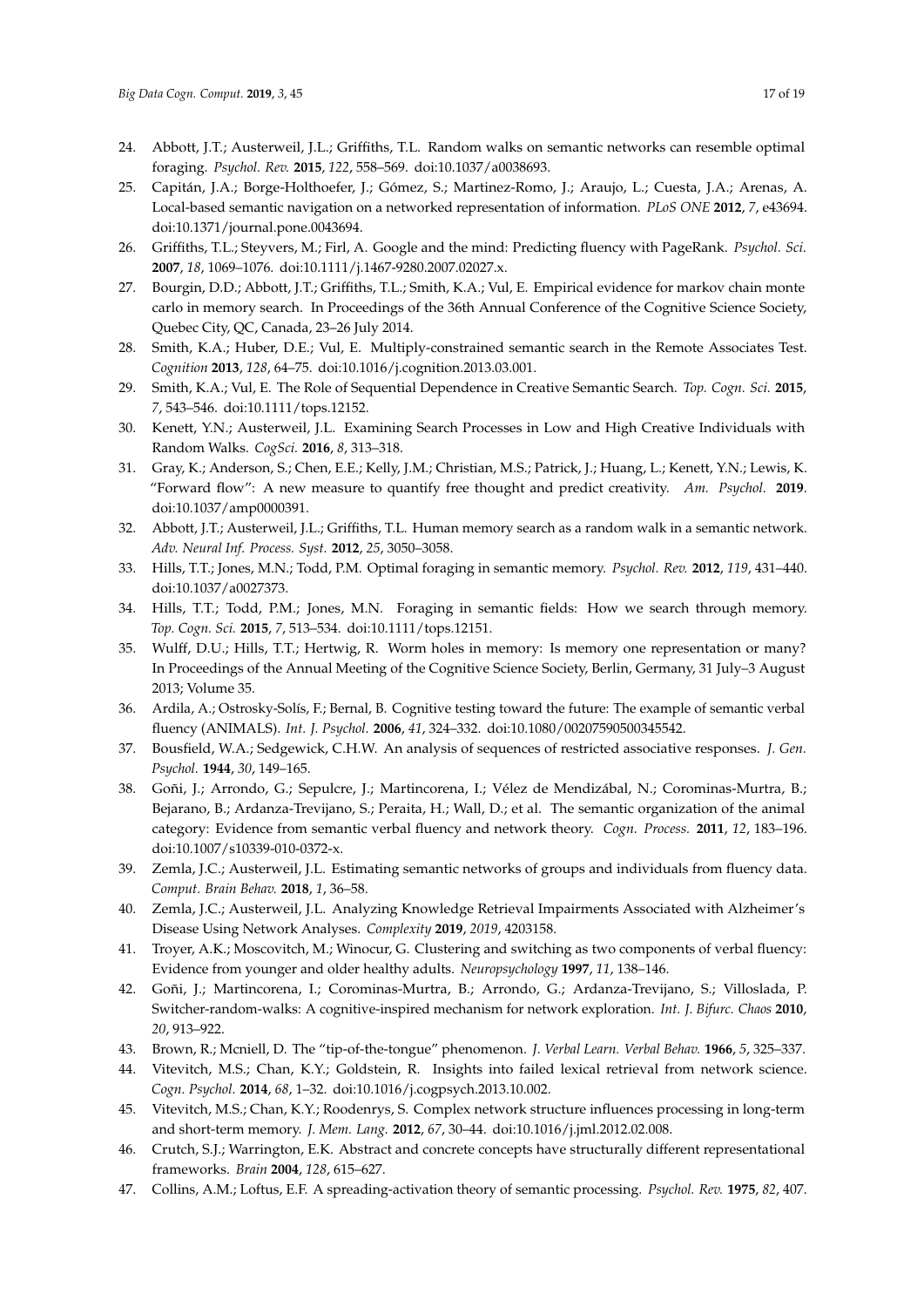- 48. Erdeljac, V.; Sekulić, M. Syntactic-semantic relationships in the mental lexicon of aphasic patients. *Clin. Linguist. Phon.* **2008**, *22*, 795–803.
- 49. Baxter, G.J.; Cellai, D.; Dorogovtsev, S.N.; Goltsev, A.V.; Mendes, J.F. A unified approach to percolation processes on multiplex networks. In *Interconnected Networks*; Springer: Berlin/Heidelberg, Germany, 2016; pp. 101–123.
- 50. Stella, M. Modelling Early Word Acquisition through Multiplex Lexical Networks and Machine Learning. *Big Data Cogn. Comput.* **2019**, *3*, 10.
- 51. Castro, N.; Stella, M. The multiplex structure of the mental lexicon influences picture naming in people with aphasia. *J. Complex Netw.* **2019**. doi:10.1093/comnet/cnz012.
- 52. Stella, M.; De Domenico, M. Distance entropy cartography characterises centrality in complex networks. *Entropy* **2018**, *20*, 268.
- 53. Stella, M. Cohort and rhyme priming emerge from the multiplex network structure of the mental lexicon. *Complexity* **2018**, *2018*, 6438702.
- 54. Carroll, J.B. *Human Cognitive Abilities: A Survey of Factor Analytic Studies*; Cambridge University Press: New York, NY, USA, 1993.
- 55. Ekstrom, R.B.; French, J.W.; Harman, H.H.; Dermen, D. *Manual for Kit of Factor-Referenced Cognitive Tests*; Educational Testing Service: Princeton, NJ, USA, 1976.
- 56. Thurstone, L.I. *Primary Mental Abilities*; University of Chicago Press: Chicago, IL, USA, 1938.
- 57. Carson, S.H.; Peterson, J.B.; Higgins, D.M. Reliability, validity, and factor structure of the creative achievement questionnaire. *Creat. Res. J.* **2005**, *17*, 37–50. doi:10.1207/s15326934crj1701\_4.
- 58. Silvia, P.J.; Wigert, B.; Reiter-Palmon, R.; Kaufman, J.C. Assessing creativity with self-report scales: A review and empirical evaluation. *Psychol. Aesthet. Creat. Arts* **2012**, *6*, 19–34. doi:10.1037/a0024071.
- 59. De Deyne, S.; Navarro, D.J.; Perfors, A.; Brysbaert, M.; Storms, G. The "Small World of Words" English word association norms for over 12,000 cue words. *Behav. Res. Methods* **2019**, *51*, 987–1006.
- 60. De Deyne, S.; Kenett, Y.N.; Anaki, D.; Faust, M.; Navarro, D.J. Large-scale network representations of semantics in the mental lexicon. In *Frontiers of Cognitive Psychology. Big Data in Cognitive Science*; Routledge/Taylor & Francis Group: New York, NY, USA, 2016.
- 61. Kenett, Y.N.; Kenett, D.Y.; Ben-Jacob, E.; Faust, M. Global and local features of semantic networks: Evidence from the Hebrew mental lexicon. *PLoS ONE* **2011**, *6*, e23912.
- 62. Sigman, M.; Cecchi, G.A. Global organization of the Wordnet lexicon. *Proc. Natl. Acad. Sci. USA* **2002**, *99*, 1742–1747.
- 63. Vitevitch, M.S. What can graph theory tell us about word learning and lexical retrieval? *J. Speech Lang. Hear. Res.* **2008**, doi:10.1044/1092-4388(2008/030).
- 64. Stella, M.; Brede, M. Patterns in the English language: Phonological networks, percolation and assembly models. *J. Stat. Mech. Theory Exp.* **2015**, *2015*, P05006.
- 65. Miller, G.A. WordNet: A lexical database for English. *Commun. ACM* **1995**, *38*, 39–41.
- 66. Newman, M.E. Communities, modules and large-scale structure in networks. *Nat. Phys.* **2012**, *8*, 25.
- 67. Jones, C.M.; Athanasiou, T. Summary receiver operating characteristic curve analysis techniques in the evaluation of diagnostic tests. *Ann. Thorac. Surg.* **2005**, *79*, 16–20.
- 68. Goldstein, R.; Vitevitch, M.S. The influence of closeness centrality on lexical processing. *Front. Psychol.* **2017**, *8*, 1683.
- 69. Lydon-Staley, D.M.; Zhou, D.; Blevins, A.S.; Zurn, P.; Bassett, D.S. Hunters, busybodies, and the knowledge network building associated with curiosity. *PsyArXiv* **2019**. doi:10.31234/osf.io/undy4.
- 70. Cancho, R.F.I.; Solé, R.V. The small world of human language. *Proc. R. Soc. Lond. Ser. Biol. Sci.* **2001**, *268*, 2261–2265.
- 71. Runco, M.A.; Jaeger, G.J. The standard definition of creativity. *Creat. Res. J.* **2012**, *24*, 92–96. doi:10.1080/10400419.2012.650092.
- 72. Benedek, M.; Fink, A.; Neubauer, A.C. Enhancement of ideational fluency by means of computer-based training. *Creat. Res. J.* **2006**, *18*, 317–328. doi:10.1207/s15326934crj1803\_7.
- 73. Kenett, Y.N.; Levy, O.; Kenett, D.Y.; Stanley, H.E.; Faust, M.; Havlin, S. Flexibility of thought in high creative individuals represented by percolation analysis. *Proc. Natl. Acad. Sci. USA* **2018**, *115*, 867–872.